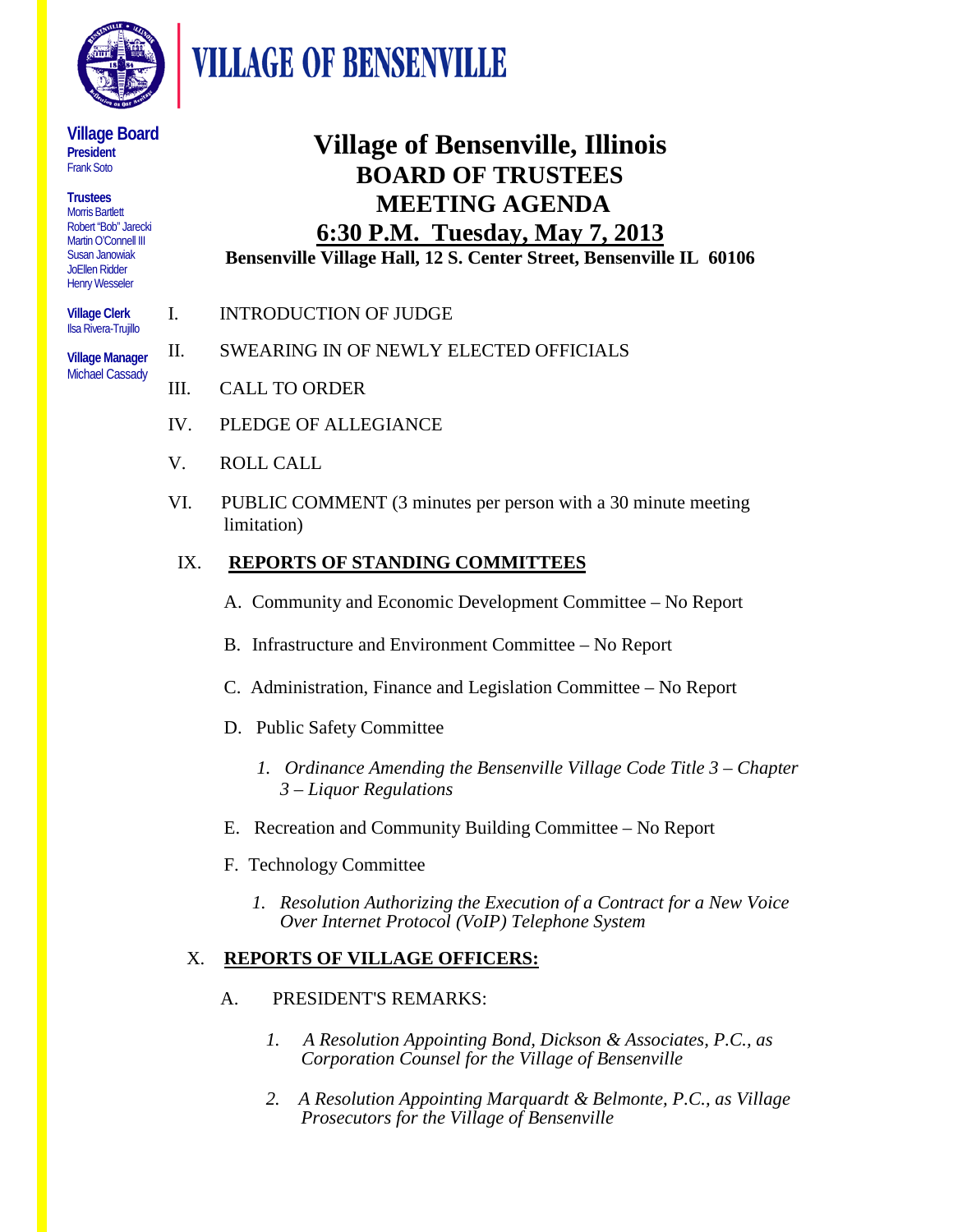- *3. A Resolution Appointing John Z. Toscas as the Hearing Officer for the Village of Bensenville*
- *4. A Resolution Re-Appointing Mike Moruzzi to the Community Development Commission and to Serve as Chairman*
- *5. A Resolution Appointing Jesse Rodriguez to the Community Development Commission*
- *6. A Resolution Appointing Frank Caira to the Community Development Commission*
- *7. A Resolution Designating Oscar Chavez as an Alternate to the Community Development Commission*
- *8. A Resolution Appointing Mike Moruzzi as a Trustee to the Bensenville Fire Protection District #2*
- *9. A Resolution Appointing Robert Ridder as a Trustee to the Bensenville Fire Protection District #2*
- *10. A Resolution Appointing William Belmonte to the Board of Police Commission*
- *11. A Resolution Re-Appointing Michael Cassady as Member of the Police Pension Board*
- *12. Proclamation of Appreciation*
- *13. Proclamation Recognizing the Tree City USA Designation Growth Award to the Village of Bensenville*
- *14. Proclamation Designating the Week of May 19-25 2013, as National Public Works Week in the Village of Bensenville*

#### B. VILLAGE MANAGER'S REPORT: XI. UNFINISHED BUSINESS

XII. NEW BUSINESS

#### XIII. EXECUTIVE SESSION

- A. Review of Executive Session Minutes [5 ILCS 120/2 (C)(21)]
- B. Personnel [5 ILCS  $120/2(C)(1)$ ]
- C. Collective Bargaining  $[5 \text{ ILCS } 120/2 \text{ (C)}(2)]$
- D. Property Acquisition  $[5 \text{ ILCS } 120/2 \text{ (C)}(5)]$
- E. Litigation  $[5 \text{ ILCS } 120/2 \text{ (C)}(11)]$
- XIII. MATTERS REFERRED FROM EXECUTIVE SESSION
- XIV. ADJOURNMENT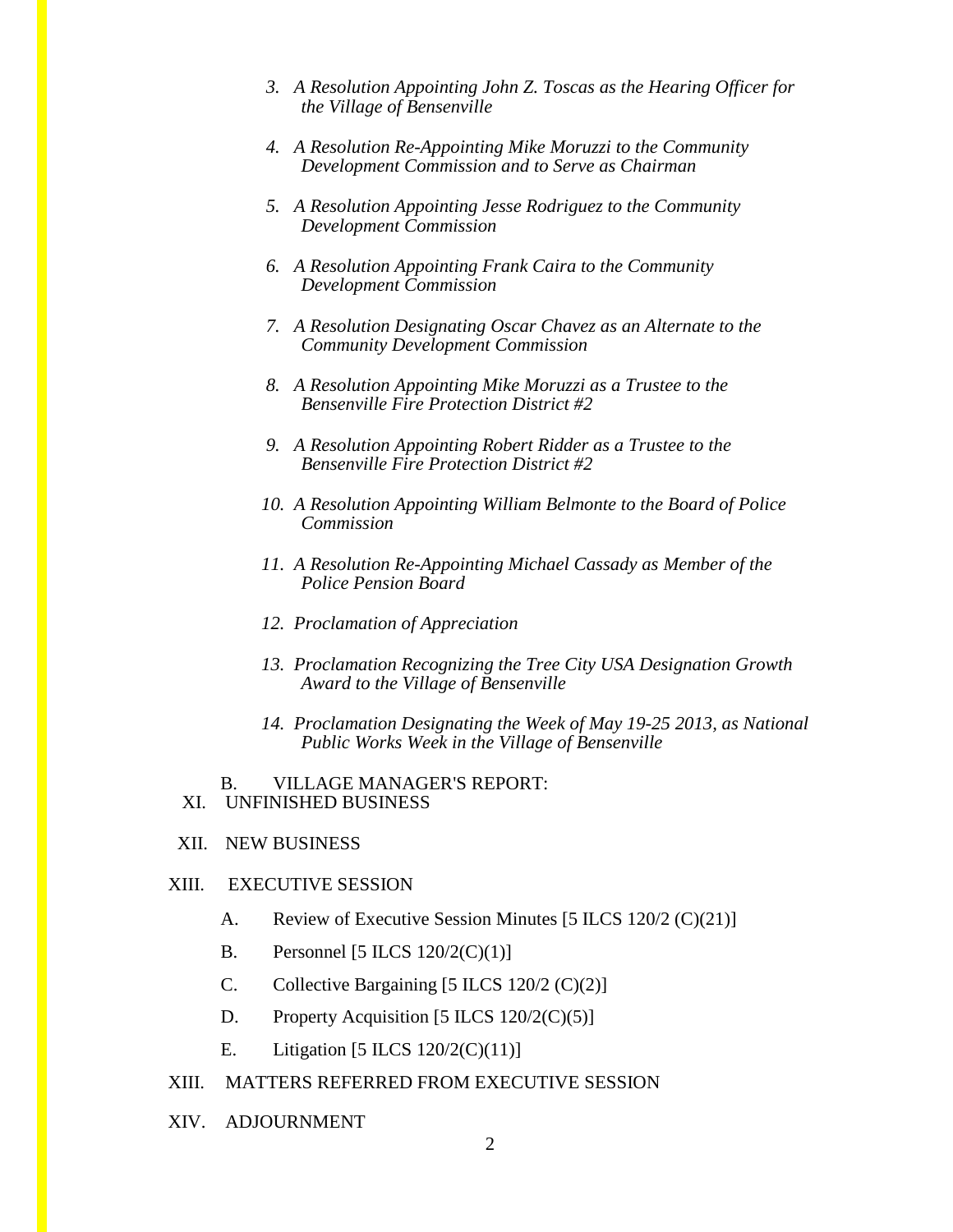**TYPE:** Resolution **SUBMITTED BY:** Dan Di Santo **DATE**: May 7, 2013

**DESCRIPTION:** Resolution authorizing the execution of a contract for a new Voice over Internet Protocol (VoIP) telephone system

#### *SUPPORTS THE FOLLOWING APPLICABLE VILLAGE GOALS:*

*X Financially Sound Village Enrich the lives of Residents X Quality Customer Oriented Services Major Business/Corporate Center Safe and Beautiful Village Vibrant Major Corridors*

#### **COMMITTEE ACTION: Technology Standing Committee – Approval to waive public bidding to purchase a VoIP System (5-0) DATE: April 23, 2013**

**BACKGROUND:** Following significant damage incurred to our technology infrastructure from the April 17, 2013 lightning strike at Village Hall, at their April 23, 2013 meeting the Village Board authorized the waiving of the public bidding process for the replacement of the Village phone system and directed staff to commence negotiations for a replacement Voice over Internet Protocol (VoIP) phone system. A new VoIP system was already planned and budgeted for 2013, however due to the emergency situation of our phone system going down this purchase has been expedited.

**KEY ISSUES:** Since the April 23 meeting, staff has met with vendors from four different VoIP phone systems. We are still waiting to receive final pricing to make our recommendation to the Board for Tuesday night's meeting. Once the prices are received, staff will make a recommendation on one of the phone systems based on functionality and pricing. In addition to the two phone systems offered by our current vendor CCSi, we were able to review two phone systems offered by other vendors as well. However, pricing for these other vendors will need to also account for potential fees from CCSi for the equipment currently on loan that has been keeping our old phone system running since the emergency.

#### **ALTERNATIVES:**

Discretion of the Board

**RECOMMENDATION:** Receive the staff recommendation once final pricing from all four phone systems is received.

**BUDGET IMPACT:** The 2013 budget includes \$190,000 for the VoIP upgrade – from preliminary estimates, the new system will fall considerably under budget. We have also filed a claim with our insurance carrier for the damage done to our old phone system and other communications networks.

**ACTION REQUIRED:** Receive the staff recommendation and pass a Resolution authorizing the execution of a contract for a new Voice over Internet Protocol (VoIP) telephone system.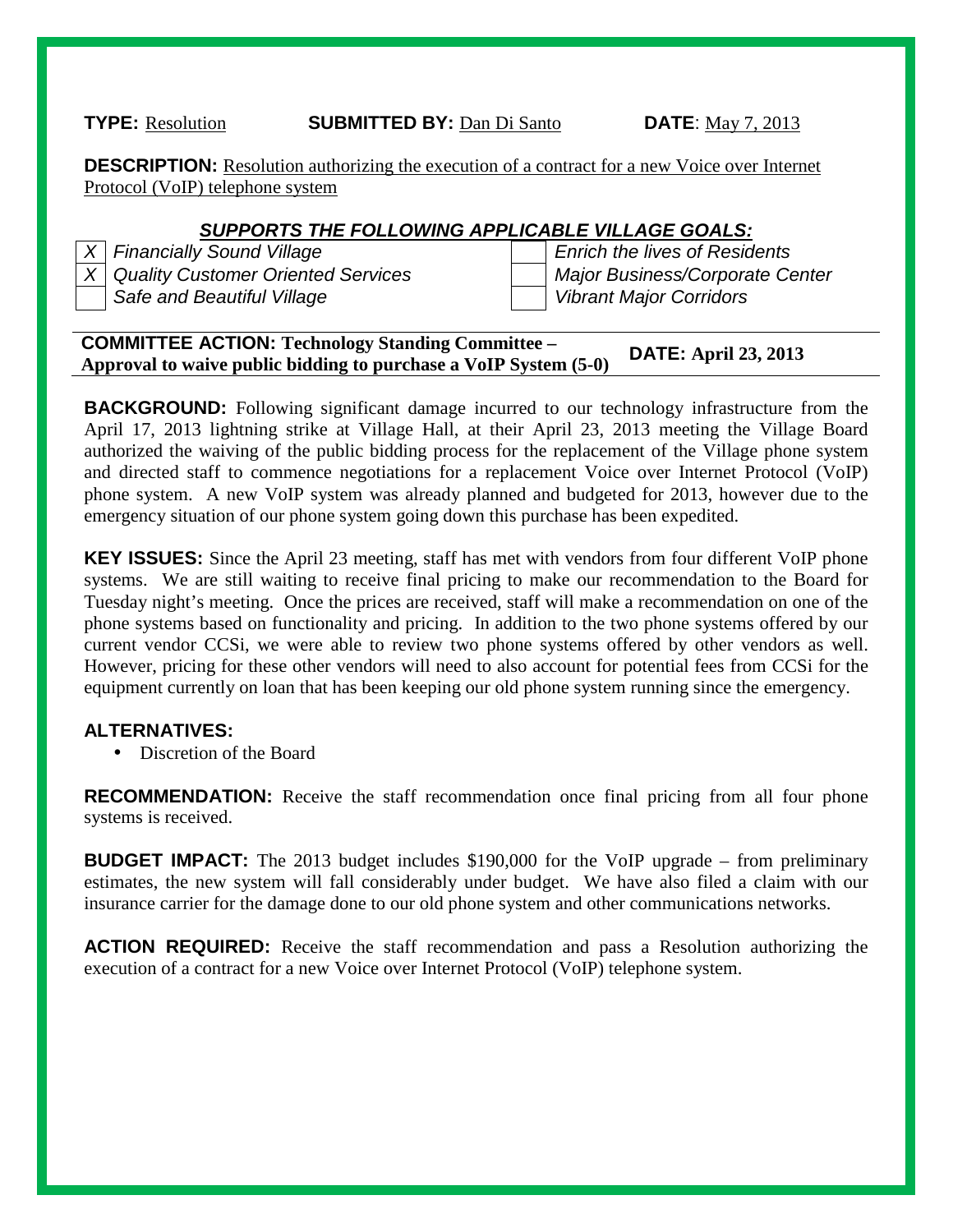#### **TYPE:** Ordinance **SUBMITTED BY:** Corey Williamsen **DATE**: May 7, 2013

**DESCRIPTION:** Ordinance amending Section 3-3-5A.3 of the Bensenville Village Code to reduce the number of Class A liquor licenses from 8 to 7.

#### *SUPPORTS THE FOLLOWING APPLICABLE VILLAGE GOALS:*

*Financially Sound Village Enrich the lives of Residents Quality Customer Oriented Services Major Business/Corporate Center X Safe and Beautiful Village Vibrant Major Corridors*

**COMMITTEE ACTION:** Due to timing and the ministerial nature of the action this matter was not presented to the Public Safety Committee for review and recommendation. **DATE: N/A**

#### **BACKGROUND:**

Section 3-3-5A.3 of the Bensenville Village Code limits the number of Class A liquor licenses issued and outstanding to 8. Class A licenses authorize the retail sale of liquor for consumption on the premises. In January 2013, all 8 Class A licenses were issued and in use, however on April 30, 2013 the Village Clerk's Office was notified that Perk's Bar and Grill located at 801 North Route 83 had closed.

Consistent with Village policy, the number of allowable liquor licenses should reflect the number of licenses in use at any given time. Therefore the attached Ordinance amends Section 3-3-5-A of the Village Code to reduce the number of Class A liquor licenses from 8 to 7.

#### **KEY ISSUES:**

Reducing the number of licenses to only those in use allows the Village more discretion to issue future licenses by requiring a Village Code amendment to make such a license available rather than having to issue an open license to the next applicant meeting the eligibility criteria.

#### **ALTERNATIVES:**

- Approve the Ordinance
- Deny the Ordinance  $\mathbf{r}$
- Discretion of the Board

#### **RECOMMENDATION:**

Staff recommends approval of the Ordinance reducing the number of Class A liquor licenses from 8 to 7.

#### **BUDGET IMPACT:**

Forfeiture of the \$2,500 annual fee for Class A liquor licenses.

#### **ACTION REQUIRED:**

Board approval of the Ordinance reducing the number of Class A liquor licenses from 8 to 7.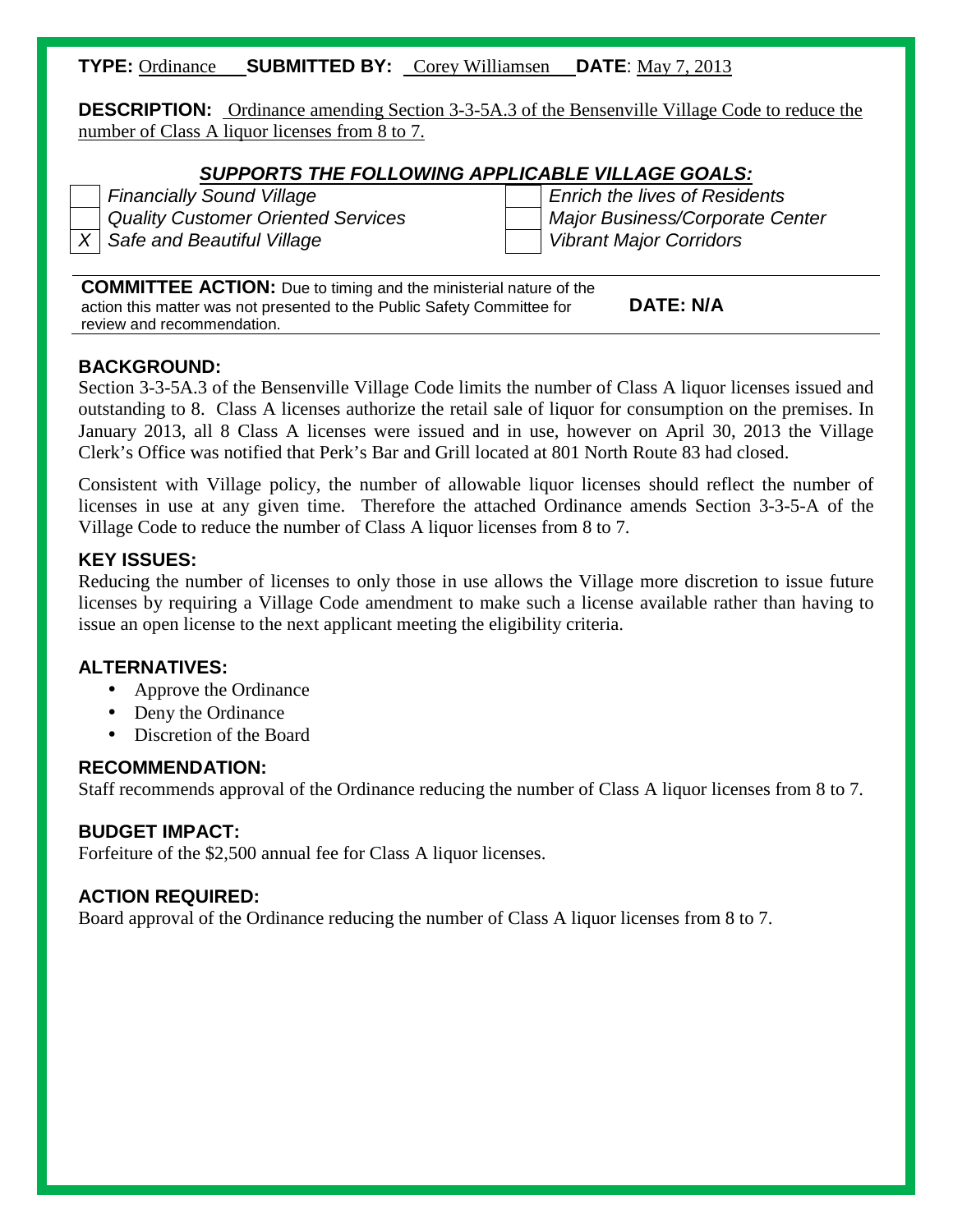**Ordinance**

#### AN ORDINANCE AMENDING THE BENSENVILLE VILLAGE CODE TITLE 3 – CHAPTER 3 – LIQUOR REGULATIONS

**BE IT AND IT IS HEREBY ORDAINED** by the President and Board of Trustees of the Village of Bensenville, Counties of DuPage and Cook, Illinois, as follows:

**SECTION ONE:** That Section 3-3-5 of the Bensenville Village Code, entitled "License" classifications; fee; number" is hereby amended by the deletion of one (1) class A license; the following language shall be inserted in lieu thereof:

"A. Class A:

3. There shall be no more than seven (7) class A licenses issued and outstanding at any one time."

**SECTION TWO:** All Resolutions and Ordinances in conflict herewith are replaced to the extent of said conflict.

**SECTION THREE:** This Ordinance shall be in full force and effect from and after its passage, approval and publication in pamphlet form as provided by law.

PASSED AND APPROVED by the President and Board of Trustees at the Village of Bensenville, this 7th day May, 2013.

APPROVED:

ATTEST:

Frank Soto, Village President

Ilsa Rivera-Trujillo, Village Clerk

AYES:

NAYS: NAYS:

ABSENT: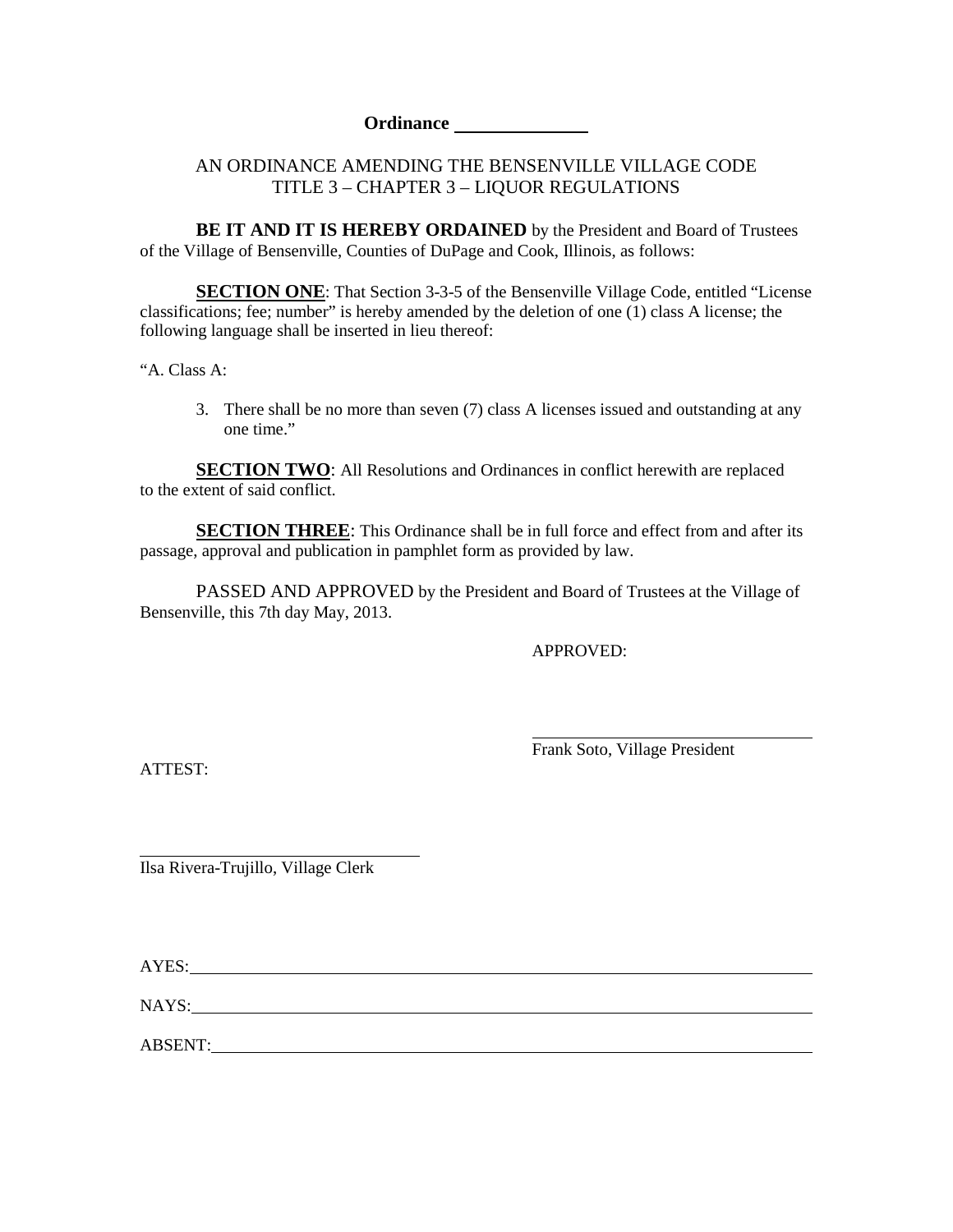**TYPE:** Resolutions **SUBMITTED BY:** Attorney Dickson **DATE**: \_May 2, 2013

**DESCRIPTION:** Consider Three (3) Resolutions Appointing legal counsel and hearing office for the Village

#### .  $\blacksquare$ *SUPPORTS THE FOLLOWING APPLICABLE VILLAGE GOALS:*

*X Financially Sound Village Enrich the lives of Residents* X *Safe and Beautiful Village Vibrant Major Corridors*

*Quality Customer Oriented Services Major Business/Corporate Center*

#### **COMMITTEE ACTION: n/a DATE:**

**BACKGROUND:** Upon assumption of a new term, the Village President appoints, with the advice and consent of the Village Board, legal counsel for the Village, and, the hearing officer for the Administrative Adjudication of Ordinance Violations. The Resolutions submitted for Board approval provide for the appointment of the legal team which has served the Village since 2009, and the hearing officer who has been with the Village for several years: Bond, Dickson & Associates, P.C. will serve as Corporation Counsel; Marquardt & Belmonte, P.C. which will serve as the Village prosecutor, and John Z. Toscas who shall serve as the Hearing Officer for the Village in Administrative Adjudication.

**KEY ISSUES:** The Resolutions presented provide continuing representation of the Village by its existing legal team.

**ALTERNATIVES:** The Resolutions require approval by the Village Board. Should the Board not approve the appointments, the President would have to provide alternative appointments.

**RECOMMENDATION:** The Administration recommends that the Village Board approve the Resolutions to keep the existing legal team in place.

**BUDGET IMPACT:** These services have been budgeted.

**ACTION REQUIRED:** Approve the Resolutions.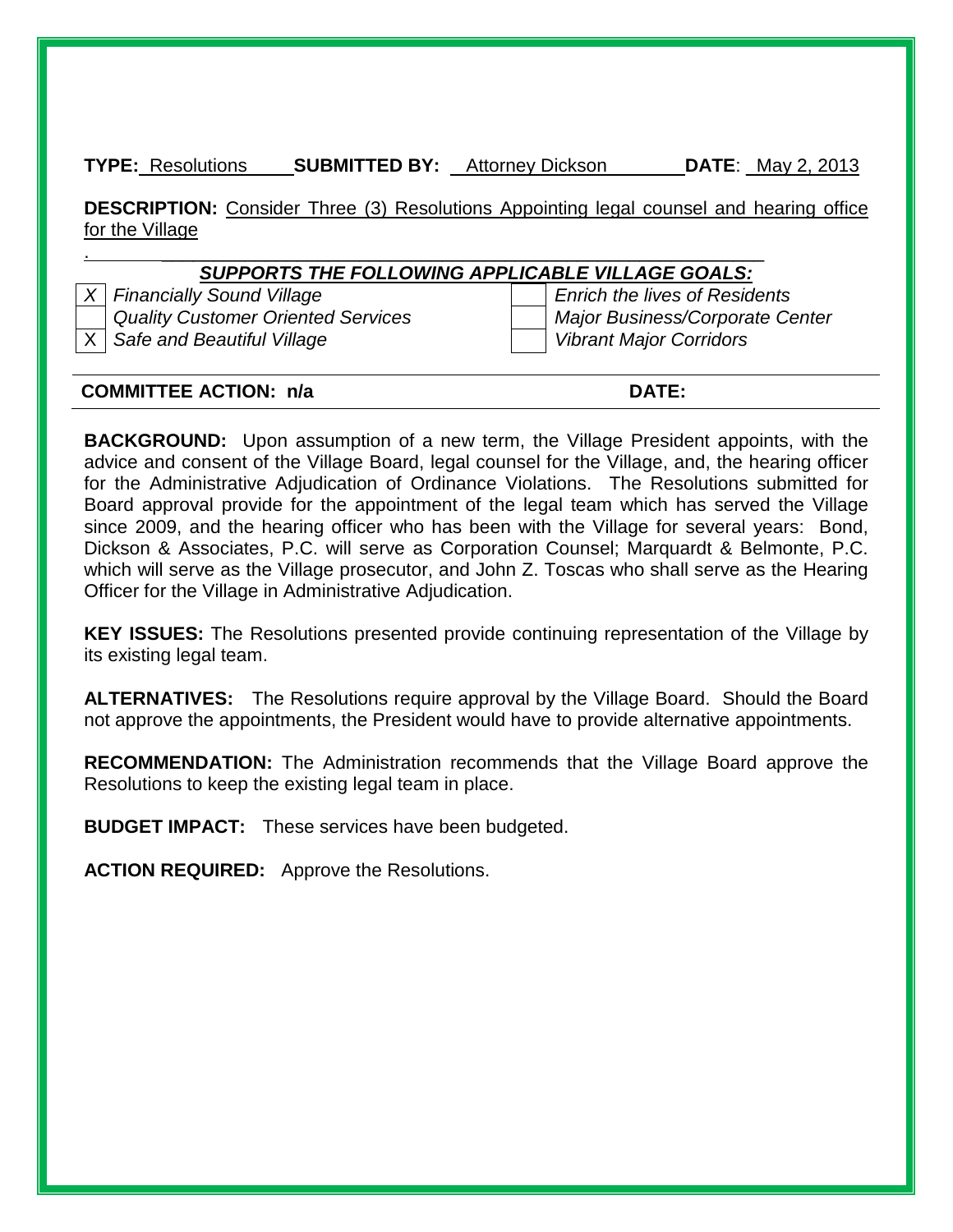#### **RESOLUTION NO. \_\_\_\_\_\_**

#### **A RESOLUTION APPOINTING BOND, DICKSON & ASSOCIATES, P.C., AS CORPORATION COUNSEL FOR THE VILLAGE OF BENSENVILLE**

**WHEREAS,** the VILLAGE OF BENSENVILLE (hereinafter referred to as "Village") is a municipal corporation established and existing under the laws of the State of Illinois, pursuant to the Illinois Municipal Code, 65 ILCS 5/1-1-1 *et seq*.; and

**WHEREAS**, pursuant to the Village Code of Ordinances, Title 1, Chapter 10, Section 1-10- 1, the Village President is empowered to appoint, with the advice and consent of the Board of Trustees, attorneys to serve as Corporation Counsel for the Village; and

**WHEREAS**, for such purpose, the Village President appoints Bond, Dickson & Associates, P.C., as Corporation Counsel, for the Village to undertake all duties and functions pursuant to the Village Code, and as otherwise required by the Village President, elected and appointed Officers.

## **NOW, THEREFORE, BE IT RESOLVED BY THE PRESIDENT AND BOARD OF TRUSTEES OF THE VILLAGE OF BENSENVILLE, DUPAGE AND COOK COUNTIES, ILLINOIS, AS FOLLOWS:**

**SECTION ONE:** The recitals set forth above are hereby incorporated herein by reference and made part hereof.

**SECTION TWO:** The President hereby appoints, with the advice and consent of the Village Board of Trustees, Bond, Dickson & Associates, P.C., as Corporation Counsel, for the Village of Bensenville.

**SECTION THREE:** The Village Clerk is directed to transmit a certified copy of this Resolution to Bond, Dickson & Associates, P.C., 400 S. Knoll Street, Unit C, Wheaton, Illinois 60187.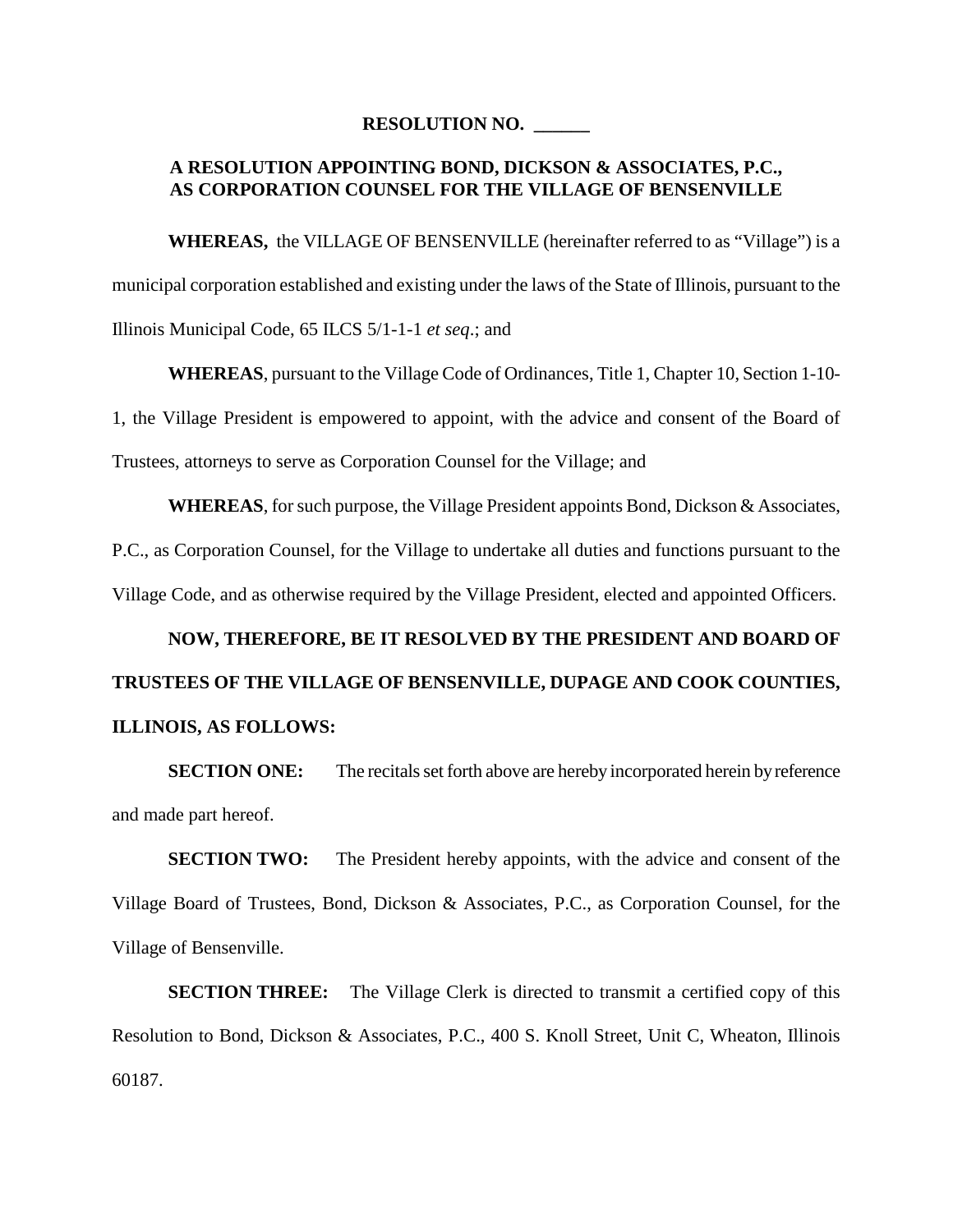**SECTION FOUR:** The Resolution shall be effective immediately upon its passage and approval, as provided for by law.

#### **PASSED AND APPROVED** by the President and Board of Trustees of the Village of

Bensenville, Illinois, this 7th day of May, 2013.

APPROVED:

Frank Soto, Village President

\_\_\_\_\_\_\_\_\_\_\_\_\_\_\_\_\_\_\_\_\_\_\_\_\_\_\_\_\_\_\_\_\_\_\_\_\_

ATTEST:

Ilsa Rivera-Trujillo, Village Clerk

\_\_\_\_\_\_\_\_\_\_\_\_\_\_\_\_\_\_\_\_\_\_\_\_\_\_\_\_\_\_\_\_\_

Ayes:

Nays:

Absent:

F:\PKB\Bensenville\Resolutions\bonddickson.appointment.doc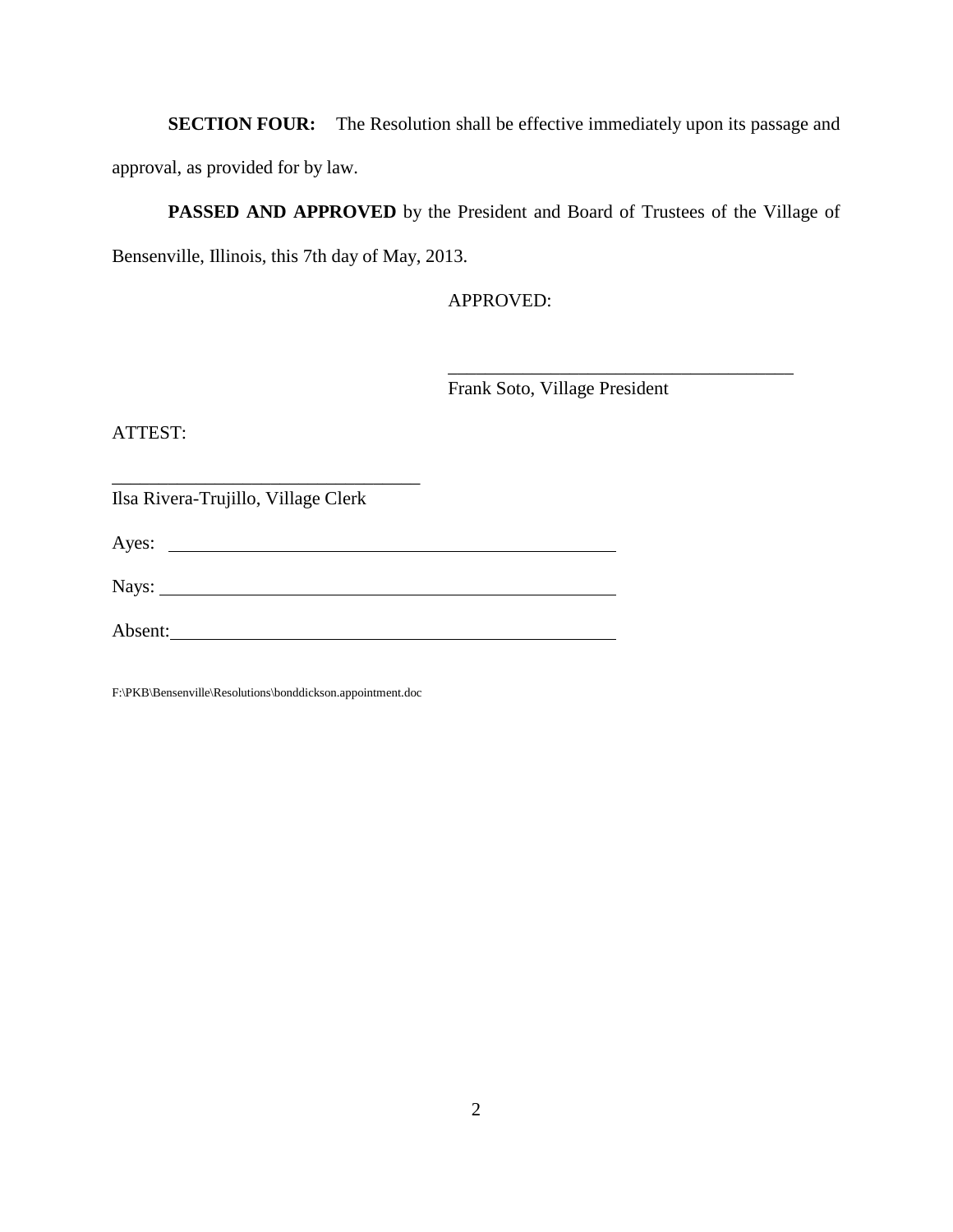#### **RESOLUTION NO. \_\_\_\_\_\_**

#### **A RESOLUTION APPOINTING MARQUARDT & BELMONTE, P.C., AS VILLAGE PROSECUTORS FOR THE VILLAGE OF BENSENVILLE**

**WHEREAS,** the VILLAGE OF BENSENVILLE (hereinafter referred to as "Village") is a municipal corporation established and existing under the laws of the State of Illinois, pursuant to the Illinois Municipal Code, 65 ILCS 5/1-1-1 *et seq*.; and

**WHEREAS**, pursuant to the Village Code of Ordinances, Title 1, Chapter 10, Section 1-10- 1, the Village President is empowered to appoint, with the advice and consent of the Board of Trustees, attorneys to serve as the Village Prosecutors for the Village; and

**WHEREAS**, for such purpose, the Village President appoints Marquardt & Belmonte, P.C., as the Village Prosecutors for the Village, to prosecute all violations of the Village Code, and as otherwise required by the Village President, elected and appointed Officers.

## **NOW, THEREFORE, BE IT RESOLVED BY THE PRESIDENT AND BOARD OF TRUSTEES OF THE VILLAGE OF BENSENVILLE, DUPAGE AND COOK COUNTIES, ILLINOIS, AS FOLLOWS:**

**SECTION ONE:** The recitals set forth above are hereby incorporated herein by reference and made part hereof.

**SECTION TWO:** The President hereby appoints, with the advice and consent of the Village Board of Trustees, Marquardt & Belmonte, P.C., as Village Prosecutor for the Village of Bensenville.

**SECTION THREE:** The Village Clerk is directed to transmit a certified copy of this Resolution to Marquardt & Belmonte, P.C., 311 S. County Farm Road, Suite 1, Wheaton, Illinois 60187.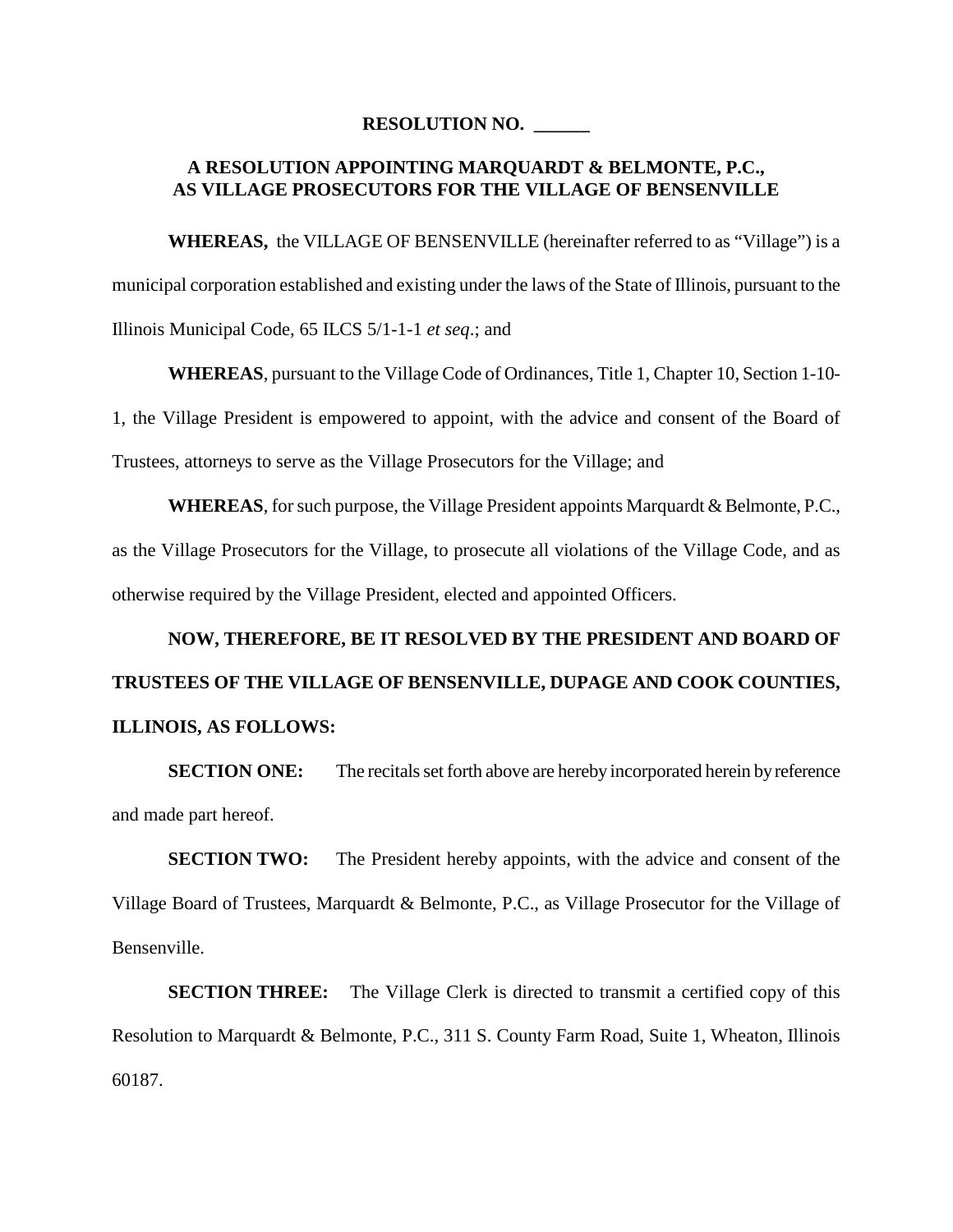**SECTION FOUR:** The Resolution shall be effective immediately upon its passage and approval, as provided for by law.

**PASSED AND APPROVED** by the President and Board of Trustees of the Village of Bensenville, Illinois, this 7th day of May, 2013.

APPROVED:

Frank Soto, Village President

\_\_\_\_\_\_\_\_\_\_\_\_\_\_\_\_\_\_\_\_\_\_\_\_\_\_\_\_\_\_\_\_\_\_\_\_\_

ATTEST:

Ilsa Rivera-Trujillo, Village Clerk

\_\_\_\_\_\_\_\_\_\_\_\_\_\_\_\_\_\_\_\_\_\_\_\_\_\_\_\_\_\_\_\_\_

Ayes:

Nays:

Absent:

F:\PKB\Bensenville\Resolutions\Marquardt and Belmonte.appointment.doc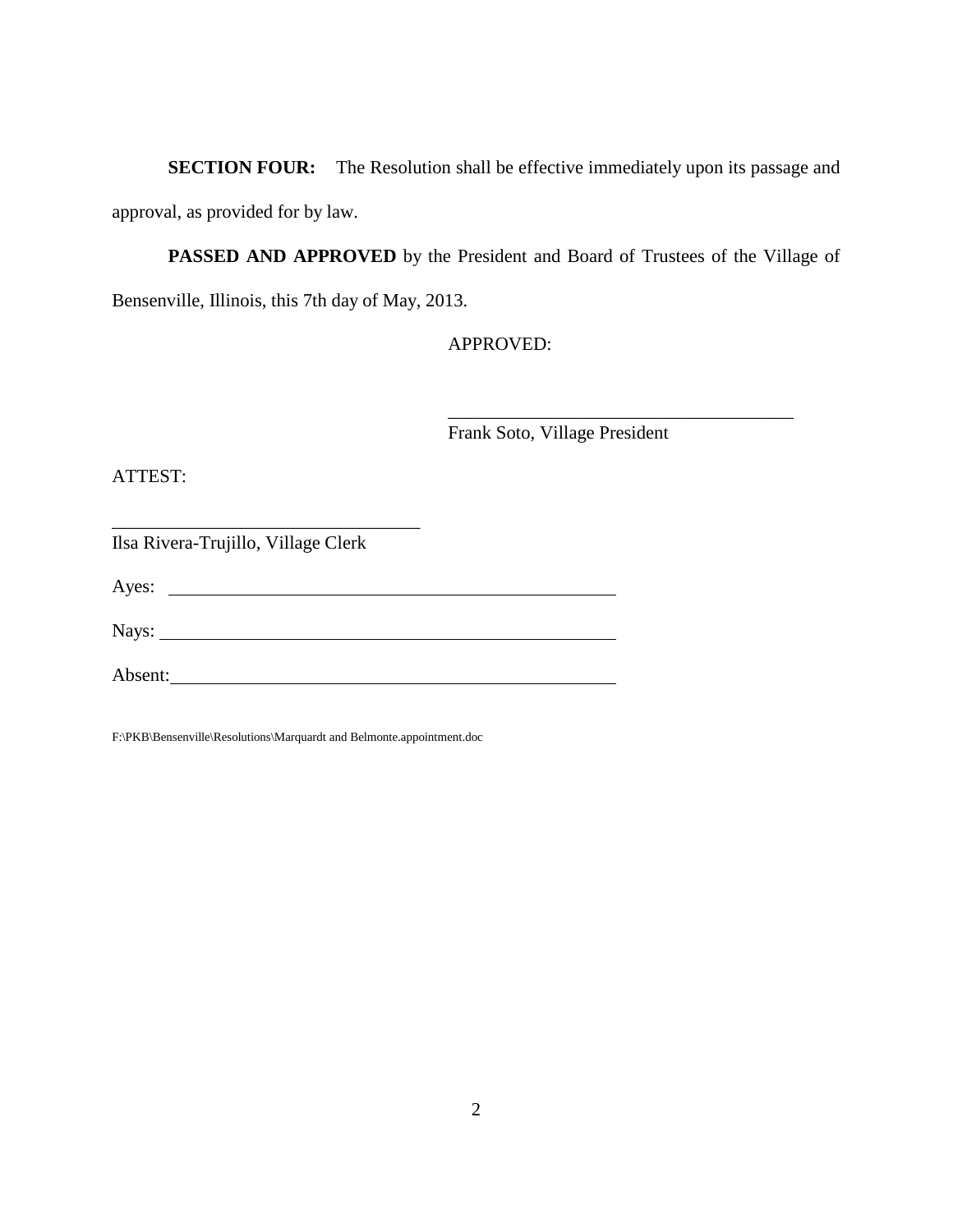#### **RESOLUTION NO. \_\_\_\_\_\_**

#### **A RESOLUTION APPOINTING JOHN Z. TOSCAS AS THE HEARING OFFICER FOR THE VILLAGE OF BENSENVILLE**

**WHEREAS,** the VILLAGE OF BENSENVILLE (hereinafter referred to as "Village") is a municipal corporation established and existing under the laws of the State of Illinois, pursuant to the Illinois Municipal Code, 65 ILCS 5/1-1-1 *et seq*.; and

**WHEREAS**, pursuant to the Illinois Municipal Code, the Village Board adopted a system of Administrative Adjudication, which is set forth in Title 13 of the Village's Code of Ordinances; and

**WHEREAS,** the system of Administrative Adjudication provides for administrative hearings to be presided over by the duly appointed Hearing Officer; and

**WHEREAS**, for such purpose, the Village President appoints John Z. Toscas, as the Hearing Officer, for the Village to undertake all duties and functions pursuant to the Village Code, Title 13 – Administrative Adjudication, and as otherwise required by the Village President, elected and appointed Officers.

## **NOW, THEREFORE, BE IT RESOLVED BY THE PRESIDENT AND BOARD OF TRUSTEES OF THE VILLAGE OF BENSENVILLE, DUPAGE AND COOK COUNTIES, ILLINOIS, AS FOLLOWS:**

**SECTION ONE:** The recitals set forth above are hereby incorporated herein by reference and made part hereof.

**SECTION TWO:** The President hereby appoints, with the advice and consent of the Village Board of Trustees, John Z. Toscas, as the Hearing Officer, for the Village of Bensenville.

**SECTION THREE:** The Village Clerk is directed to transmit a certified copy of this Resolution to John Z. Toscas, 12616 S. Harlem Avenue, Palos Heights, Illinois 60463.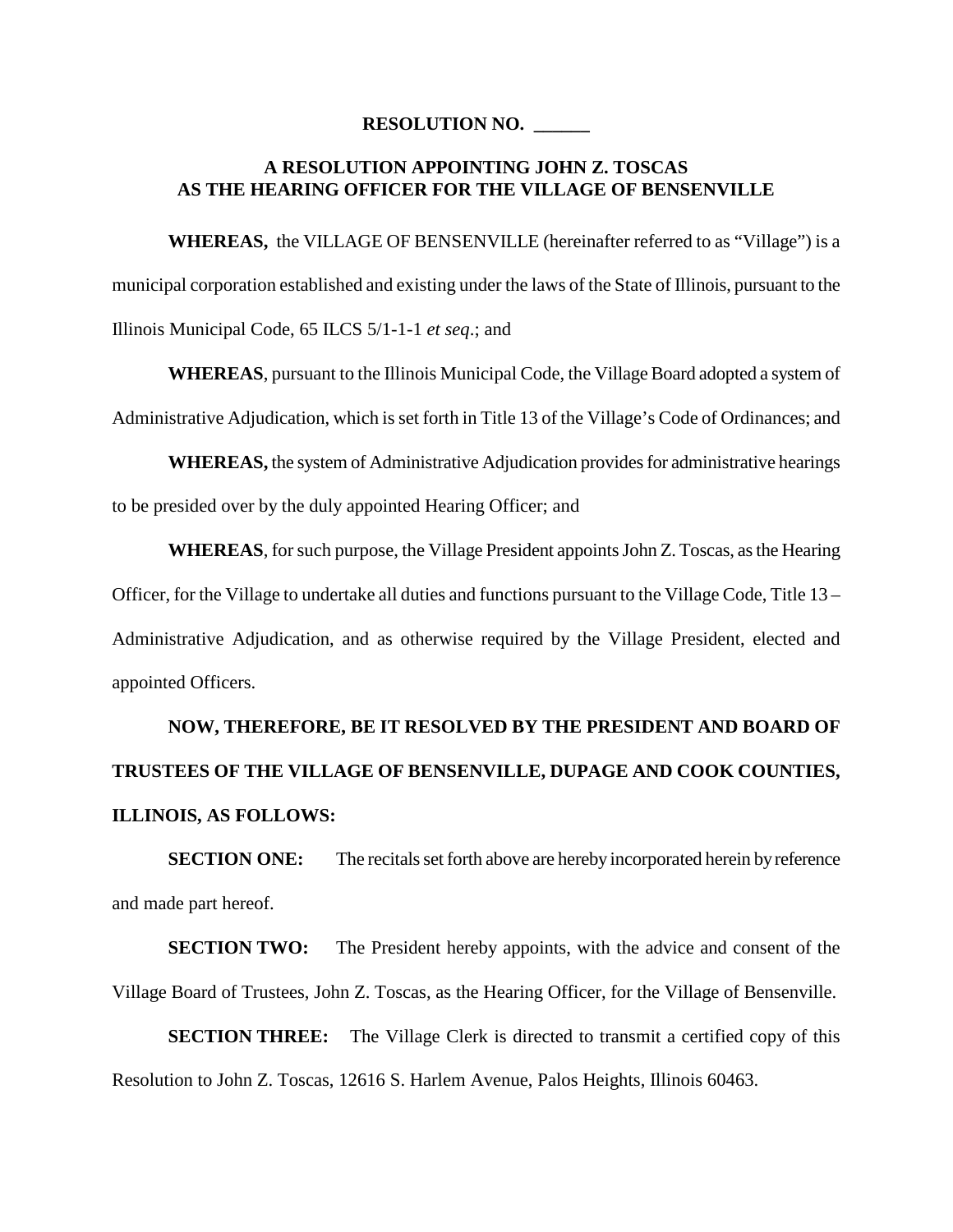**SECTION FOUR:** The Resolution shall be effective immediately upon its passage and approval, as provided for by law.

**PASSED AND APPROVED** by the President and Board of Trustees of the Village of Bensenville, Illinois, this 7th day of May, 2013.

APPROVED:

Frank Soto, Village President

\_\_\_\_\_\_\_\_\_\_\_\_\_\_\_\_\_\_\_\_\_\_\_\_\_\_\_\_\_\_\_\_\_\_\_\_\_

ATTEST:

\_\_\_\_\_\_\_\_\_\_\_\_\_\_\_\_\_\_\_\_\_\_\_\_\_\_\_\_\_\_\_\_\_ Ilsa Rivera-Trujillo, Village Clerk

Ayes:

Nays:

Absent:

F:\PKB\Bensenville\Resolutions\John Toscas.appointment.doc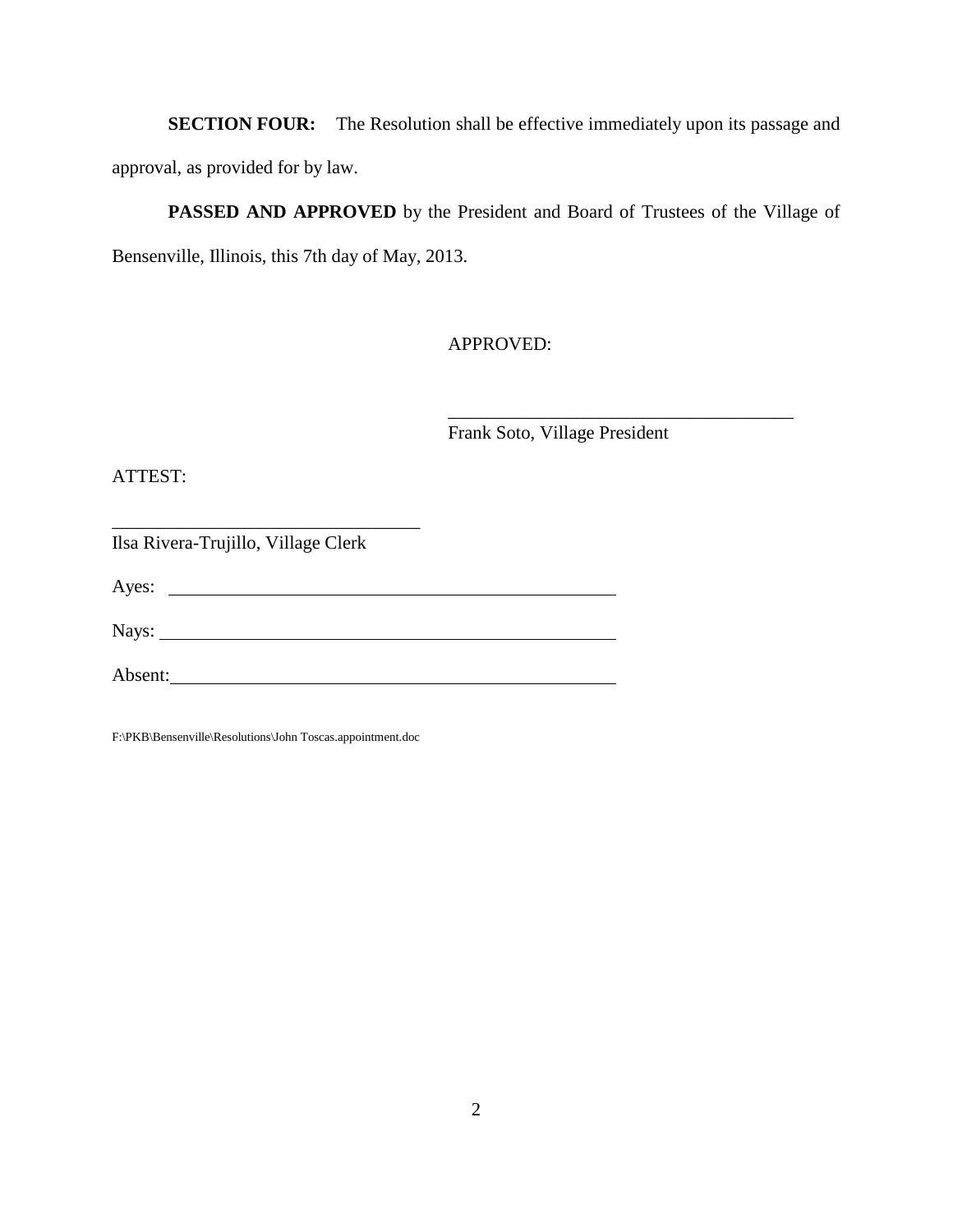**TYPE:** Resolutions **SUBMITTED BY:** Attorney Dickson **DATE**: \_May 2, 2013

**DESCRIPTION:** Consider Four (4) Resolutions Appointing Members to the Community Development Commission, and designating an alternate for later appointment.

#### .  $\blacksquare$ *SUPPORTS THE FOLLOWING APPLICABLE VILLAGE GOALS:*

X *Safe and Beautiful Village Vibrant Major Corridors*

*X Financially Sound Village Enrich the lives of Residents Quality Customer Oriented Services Major Business/Corporate Center*

#### **COMMITTEE ACTION: n/a DATE:**

**BACKGROUND:** Upon assumption of a new term, the Village President appoints, with the advice and consent of the Village Board, certain members to positions on Boards and Commissions serving the Village. The Resolutions submitted for Board approval provide for the re-appointment of CDC Chairman Mike Moruzzi to a new term, and to the position of Chairman; the appointment of Frank Caira and Jesse Rodriguez as members to designated terms and the appointment of Oscar Chavez, as an alternate in the event of a future vacancy on the CDC.

**KEY ISSUES:** The Resolutions presented provide for making appointments to the CDC.

**ALTERNATIVES:** The Resolutions require approval by the Village Board. Should the Board not approve the appointments, the President would have to provide alternative appointments.

**RECOMMENDATION:** The Administration recommends that the Village Board approve the Resolutions.

**BUDGET IMPACT:** n/a

**ACTION REQUIRED:** Approve the Resolutions.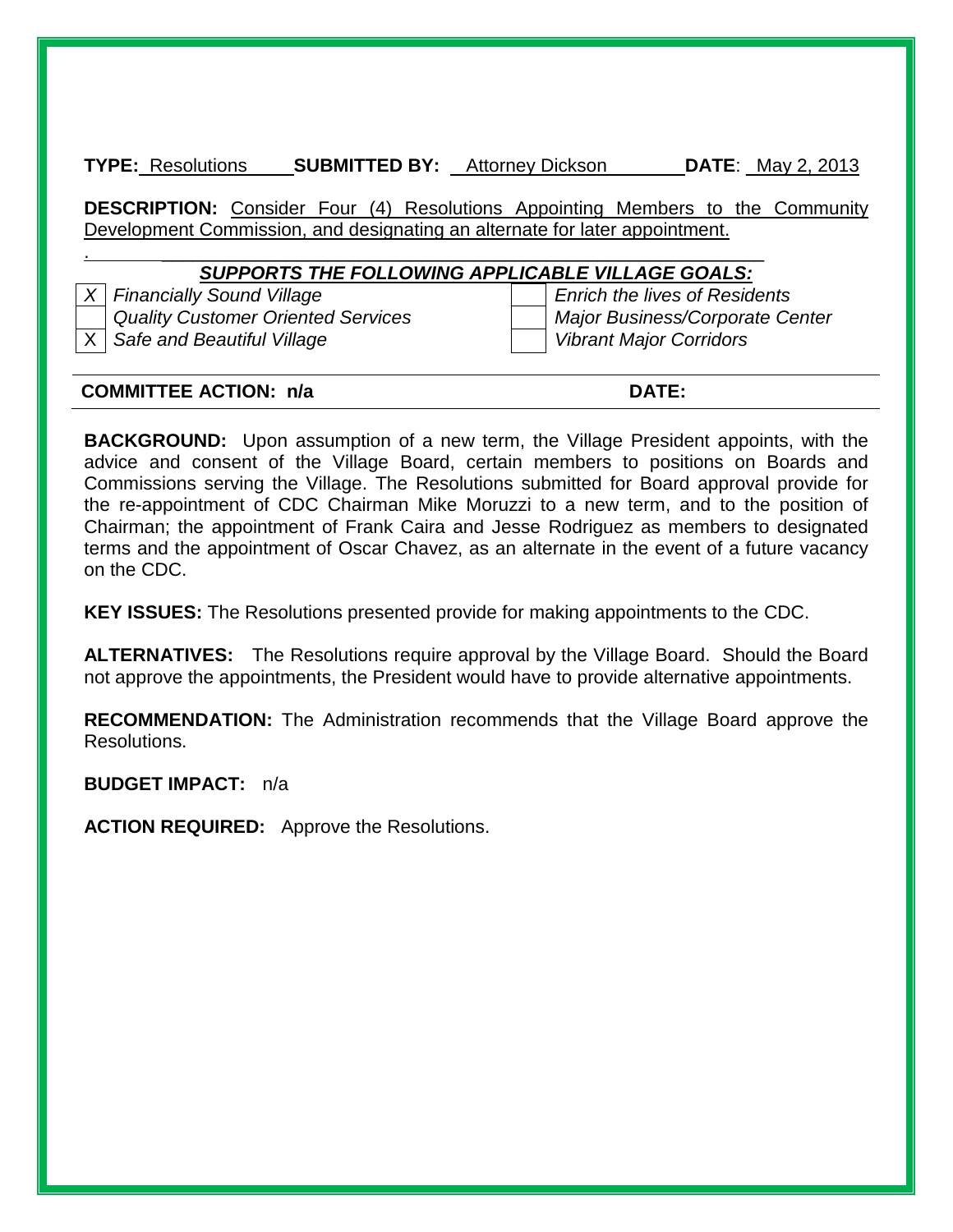#### **RESOLUTION NO. \_\_\_**

#### **A RESOLUTION RE-APPOINTING MIKE MORUZZI TO THE COMMUNITY DEVELOPMENT COMMISSION AND TO SERVE AS CHAIRMAN**

**WHEREAS**, the Village of Bensenville (hereinafter referred to as "Village") is a body politic and corporate, organized and existing pursuant to the Illinois Municipal Code, 65 ILCS 5/1-1-1 *et seq.*; and

**WHEREAS,** the Village, pursuant to the Illinois Municipal Code, 65 ILCS 5/1-1-1 *et seq.*, and the Village Code, Title 2, Chapter 1, is authorized to create a Community Development Commission to function as the Zoning Board of Appeals and Plan Commission for the Village; and

**WHEREAS,** the Village has established a Community Development Commission; and

**WHEREAS,** in creating the Community Development Commission, the Village President, with the advice and consent of the Board of Trustees of the Village of Bensenville, has the authority to appoint the Members of the Community Development Commission; and

**WHEREAS,** Mike Moruzzi was previously appointed Chairman of the Community Development Commission, to a term beginning on September 2, 2009 and expiring on April 30, 2013; and

**WHEREAS,** the Village recognizes the hard work of Chairman Mike Moruzzi and his exemplary service and leadership on the Community Development Commission; and

**WHEREAS,** the Village seeks to re-appoint Chairman Mike Moruzzi to the Community Development Commission and to designate him to serve as the Chairman; and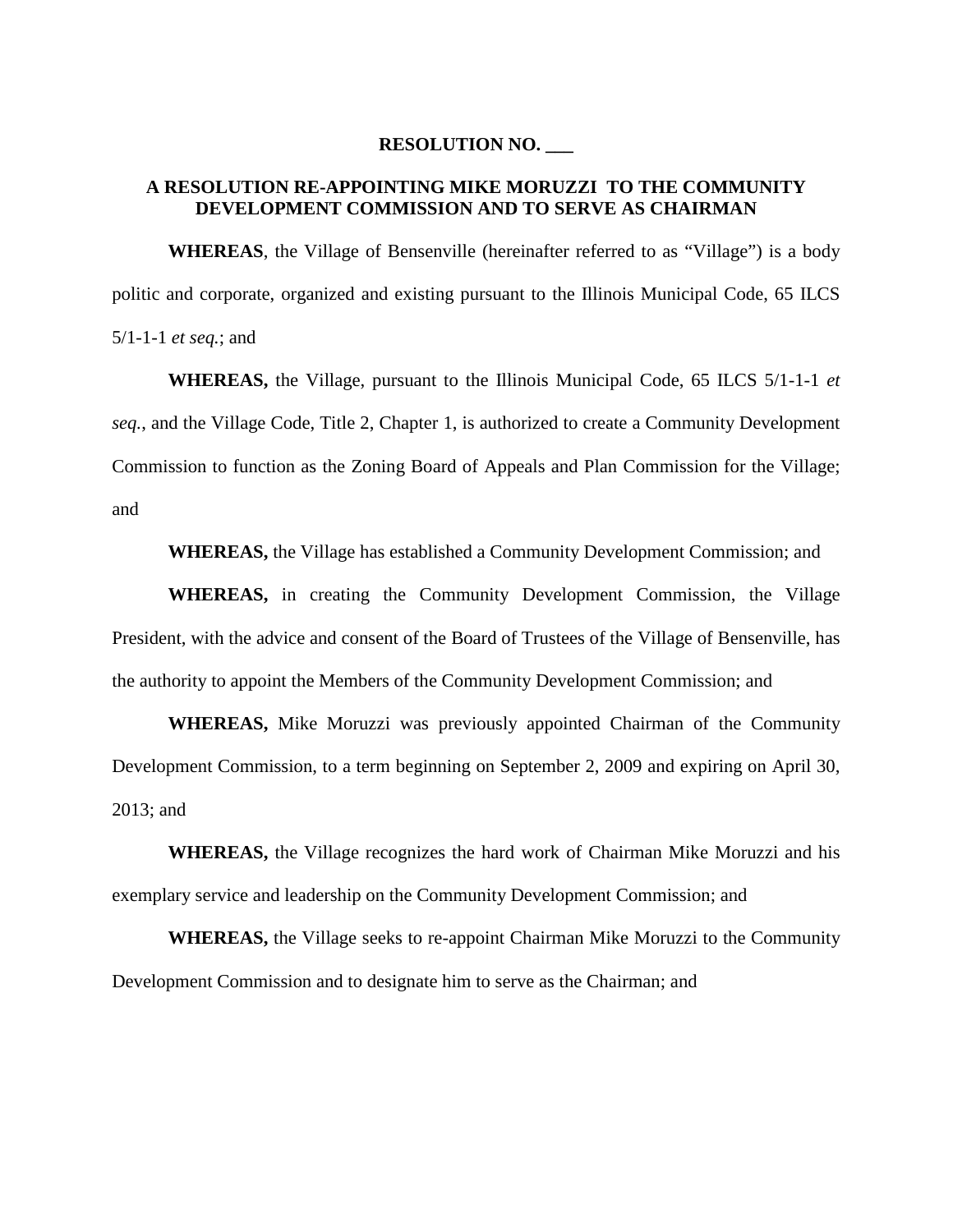**WHEREAS**, the President and the Board of Trustees of the Village of Bensenville find that Chairman Mike Moruzzi is qualified to continue to remain on the Community Development Commission and to serve as Chairman; and

**WHEREAS,** the President recommends the re-appointment of Mike Moruzzi to the Community Development Commission to a term commencing on May 7, 2013 and expiring on April 30, 2018, and to serve as Chairman.

**NOW, THEREFORE BE IT RESOLVED BY THE PRESIDENT AND THE BOARD OF TRUSTEES OF THE VILLAGE OF BENSENVILLE, COUNTIES OF DUPAGE AND COOK, ILLINOIS, AS FOLLOWS:**

**SECTION ONE:** That the recitals set forth above are hereby incorporated herein by reference and made part hereof.

**SECTION TWO:** That the Board of Trustees for the Village of Bensenville gives its advice and consent to the Village President's appointment of Mike Moruzzi to the Community Development Commission and to be designated as Chairman.

**SECTION THREE:** That Mike Moruzzi is appointed to the Community Development Commission and his appointment shall begin on May 7, and expire on April 30, 2018.

**SECTION FOUR:** That the Village Clerk is directed to maintain this Resolution in the Office of the Village Clerk and to maintain an up to date list of all appointments to Village Boards and Commissions in said Office.

**SECTION FIVE:** The Resolution shall be effective immediately upon its passage and approval, as provided for by law.

**PASSED AND APPROVED** by the President and the Board of Trustees of the Village of Bensenville, Illinois, on the 7th day of May, 2013.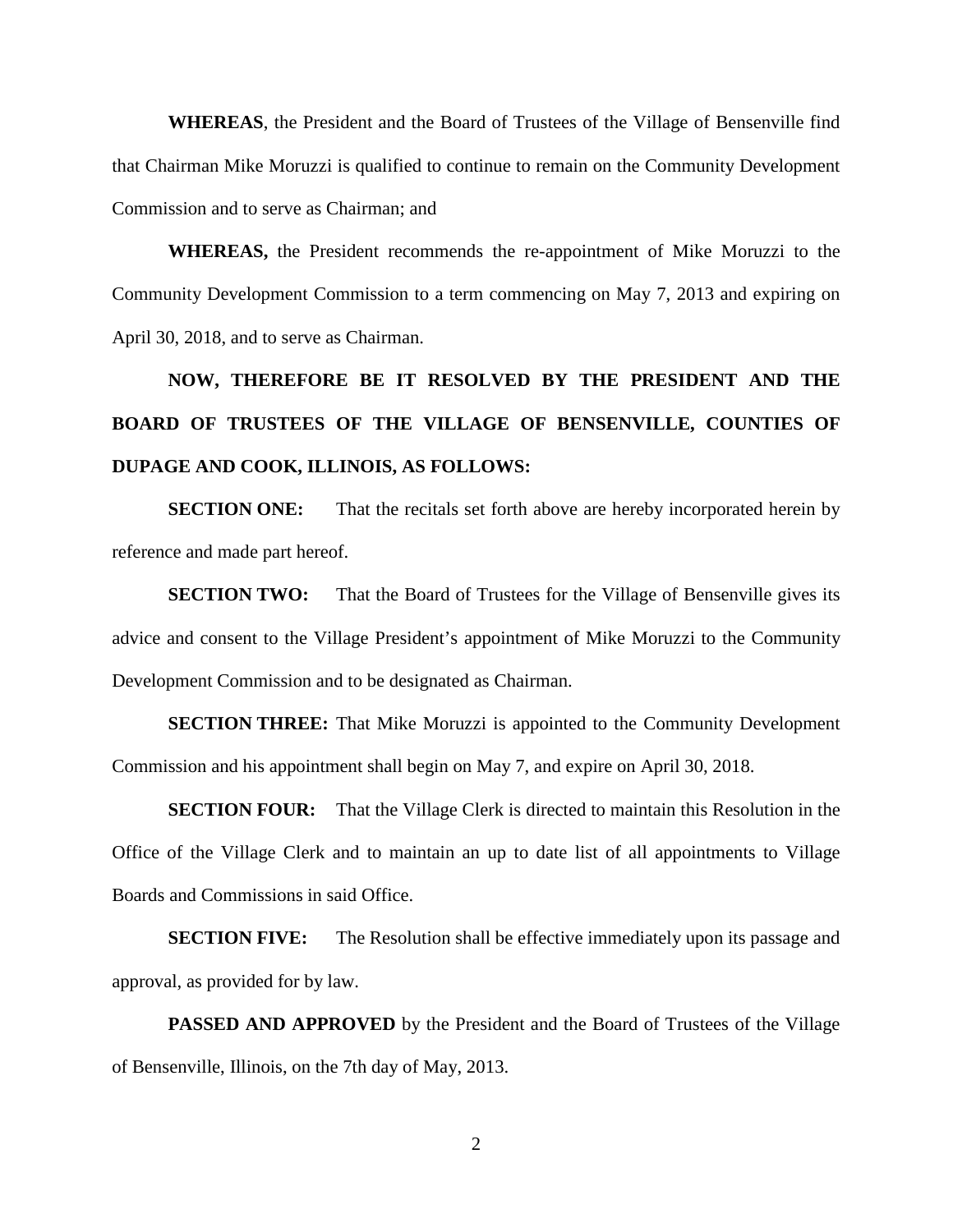#### APPROVED:

Frank Soto, Village President

 $\overline{\phantom{a}}$  , and the set of the set of the set of the set of the set of the set of the set of the set of the set of the set of the set of the set of the set of the set of the set of the set of the set of the set of the s

ATTEST:

Ilsa Rivera-Trujillo, Village Clerk

\_\_\_\_\_\_\_\_\_\_\_\_\_\_\_\_\_\_\_\_\_\_\_\_\_\_\_\_\_\_\_\_\_

Ayes: <u>New York: Ayes:</u> New York: New York: New York: New York: New York: New York: New York: New York: New York: New York: New York: New York: New York: New York: New York: New York: New York: New York: New York: New York

| Nays:  |  |  |  |
|--------|--|--|--|
|        |  |  |  |
| Absent |  |  |  |

F:\PKB\Bensenville\Resolutions\Mayoral Appointments 2013\Mike Moruzzi.CDC.reappoint.5.1.13.doc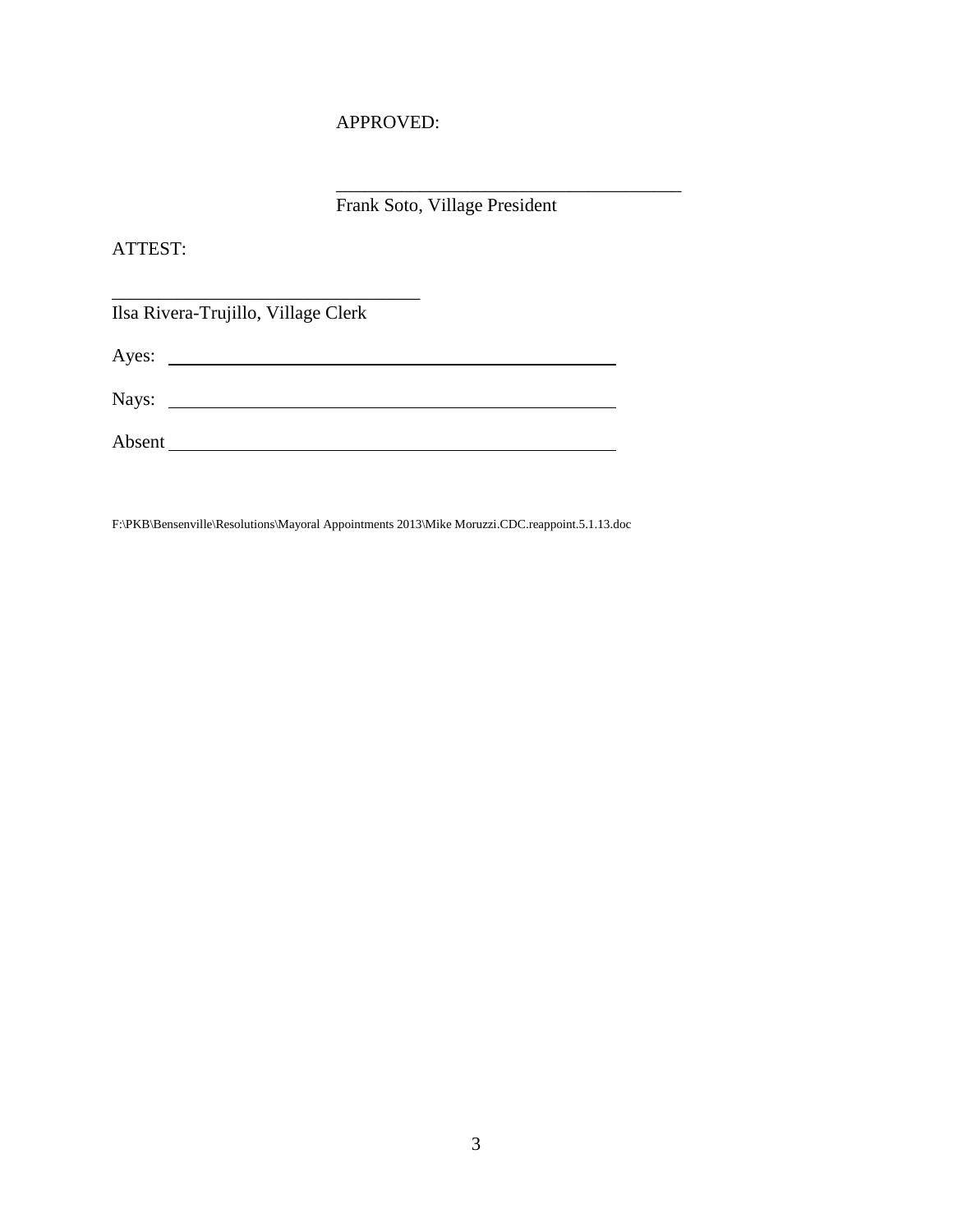#### **RESOLUTION NO. \_\_\_**

#### **A RESOLUTION APPOINTING JESSE RODRIGUEZ TO THE COMMUNITY DEVELOPMENT COMMISSION**

**WHEREAS**, the Village of Bensenville (hereinafter referred to as "Village") is a body politic and corporate, organized and existing pursuant to the Illinois Municipal Code, 65 ILCS 5/1-1-1 *et seq.*; and

**WHEREAS,** the Village, pursuant to the Illinois Municipal Code, 65 ILCS 5/1-1-1 *et seq.*, and the Village Code, Title 2, Chapter 1, is authorized to create a Community Development Commission to function as the Zoning Board of Appeals and Plan Commission for the Village; and

**WHEREAS,** the Village has established a Community Development Commission; and

**WHEREAS,** in creating the Community Development Commission, the Village President, with the advice and consent of the Board of Trustees of the Village of Bensenville, has the authority to appoint the Members of the Community Development Commission; and

**WHEREAS,** Tom James was previously appointed a Member of the Community Development Commission, to fill a four (4) year unexpired term beginning on May 1, 2012 and expiring on April 30, 2016; and

**WHEREAS,** Tom James resigned his position as a Member of the Community Development Commission on December 6, 2012; and

**WHEREAS,** the Village recognizes the service of Member Tom James; and

**WHEREAS,** the Village seeks to appoint a qualified individual to serve as a Member of the Community Development Committee to fill the unexpired term of Member Tom James; and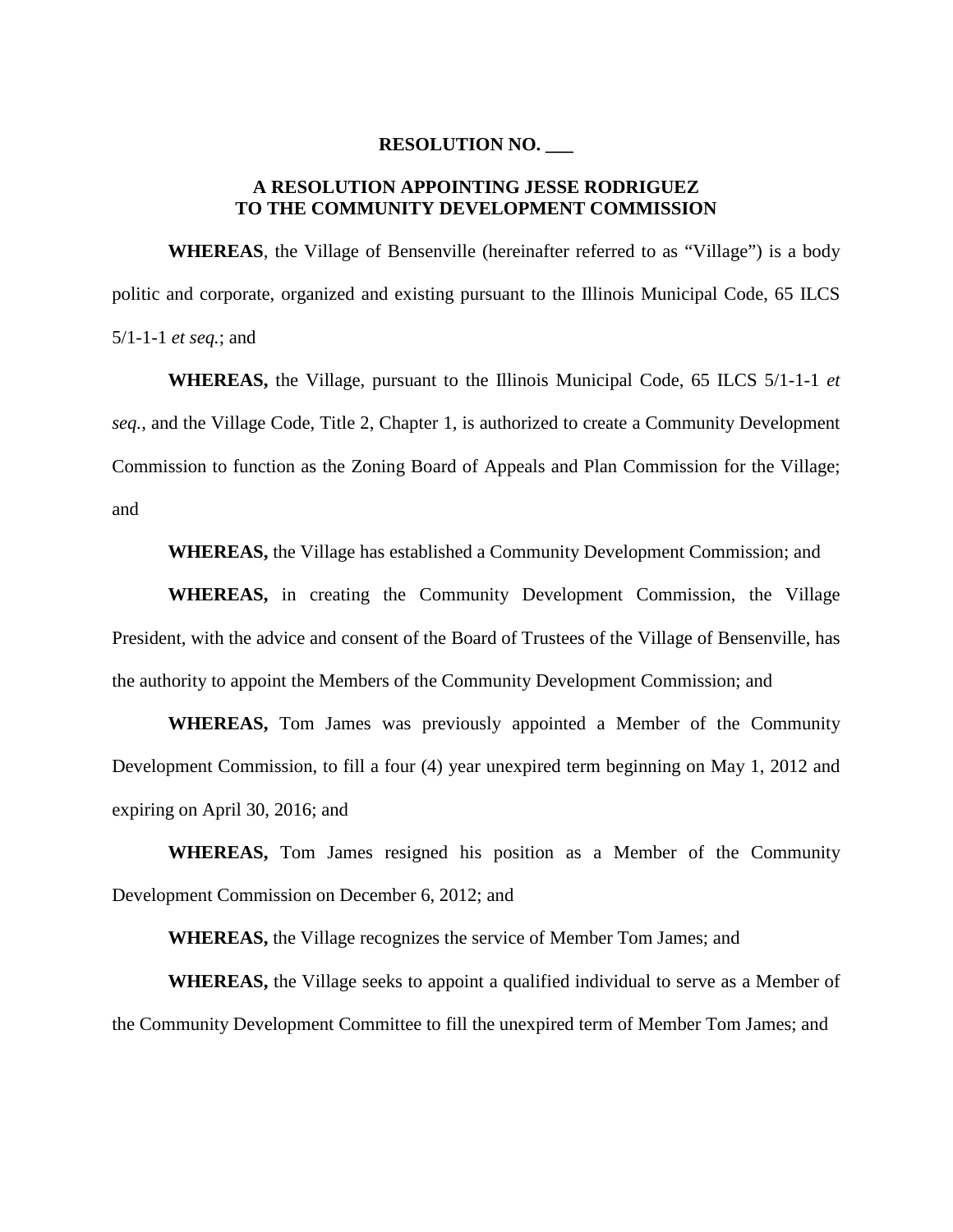**WHEREAS**, the President and the Board of Trustees of the Village of Bensenville find that Jesse Rodriquez is qualified to serve as a Member for the Community Development Commission and to fill the unexpired term of Member Tom James; and

**WHEREAS,** the President recommends the appointment of Jesse Rodriquez to fill the unexpired term of Member Tom James, which commenced on May 1, 2012 and expires on April 30, 2016.

## **NOW, THEREFORE BE IT RESOLVED BY THE PRESIDENT AND THE BOARD OF TRUSTEES OF THE VILLAGE OF BENSENVILLE, COUNTIES OF DUPAGE AND COOK, ILLINOIS, AS FOLLOWS:**

**SECTION ONE:** That the recitals set forth above are hereby incorporated herein by reference and made part hereof.

**SECTION TWO:** That the Board of Trustees for the Village of Bensenville gives its advice and consent to the Village President's appointment of Jesse Rodriquez as a Member of the Community Development Commission.

**SECTION THREE:** That Jesse Rodriquez is hereby appointed to the Community Development Commission and his appointment shall begin on May 7, 2013 and expire on April 30, 2016.

**SECTION FOUR:** That the Village Clerk is directed to maintain this Resolution in the Office of the Village Clerk and to maintain an up to date list of all appointments to Village Boards and Commissions in said Office.

**SECTION FIVE:** The Resolution shall be effective immediately upon its passage and approval, as provided for by law.

2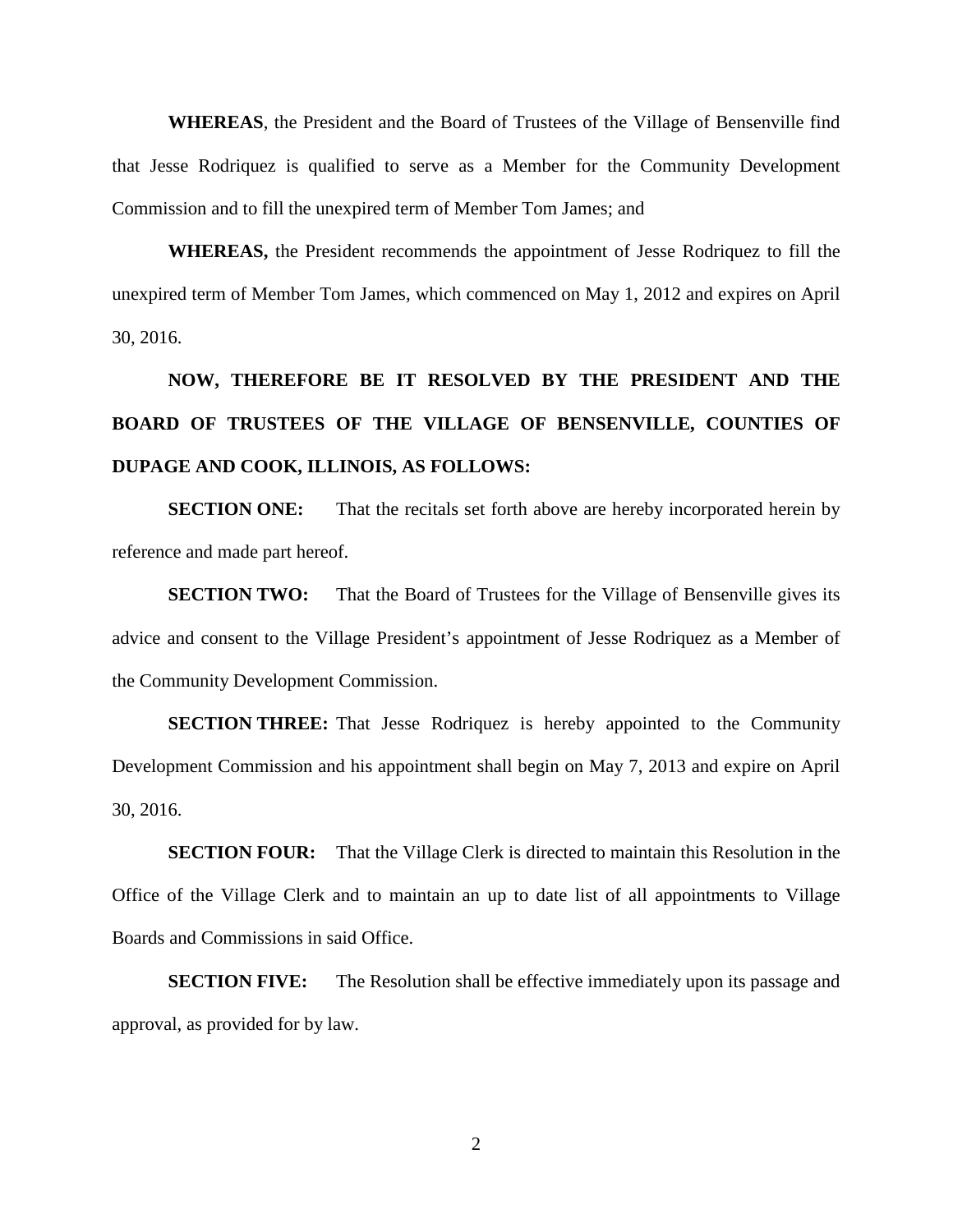**PASSED AND APPROVED** by the President and the Board of Trustees of the Village

\_\_\_\_\_\_\_\_\_\_\_\_\_\_\_\_\_\_\_\_\_\_\_\_\_\_\_\_\_\_\_\_\_\_\_\_\_

of Bensenville, Illinois, on the 7th day of May, 2013.

APPROVED:

Frank Soto, Village President

ATTEST:

\_\_\_\_\_\_\_\_\_\_\_\_\_\_\_\_\_\_\_\_\_\_\_\_\_\_\_\_\_\_\_\_\_ Ilsa Rivera-Trujillo, Village Clerk Ayes: Nays: Absent

F:\PKB\Bensenville\Resolutions\Mayoral Appointments 2013\Jesse Rodriquez to take place of Tom James.CDC.5.1.13.doc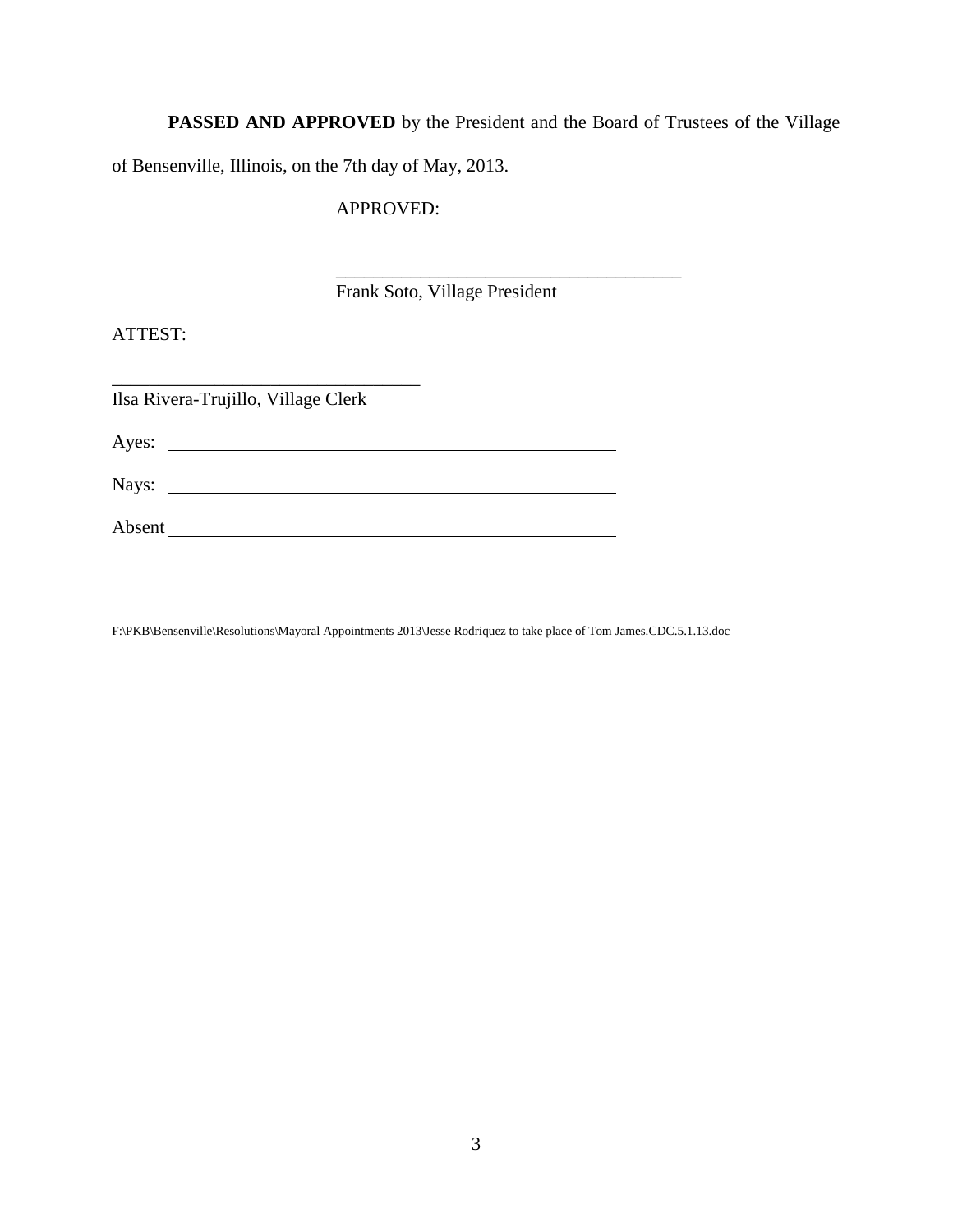#### **RESOLUTION NO. \_\_\_**

#### **A RESOLUTION APPOINTING FRANK CAIRA TO THE COMMUNITY DEVELOPMENT COMMISSION**

**WHEREAS**, the Village of Bensenville (hereinafter referred to as "Village") is a body politic and corporate, organized and existing pursuant to the Illinois Municipal Code, 65 ILCS 5/1-1-1 *et seq.*; and

**WHEREAS,** the Village, pursuant to the Illinois Municipal Code, 65 ILCS 5/1-1-1 *et seq.*, and the Village Code, Title 2, Chapter 1, is authorized to create a Community Development Commission to function as the Zoning Board of Appeals and Plan Commission; and

**WHEREAS,** the Village has established a Community Development Commission; and

**WHEREAS,** in creating the Community Development Commission, the Village President, with the advice and consent of the Board of Trustees of the Village of Bensenville, has the authority to appoint the Members of the Community Development Commission; and

**WHEREAS,** Member Tom Ventura was previously appointed a Member of the Community Development Commission, to fill a five (5) year term beginning on May 1, 2012 and expiring on April 30, 2017; and

**WHEREAS,** Member Tom Ventura's appointment as a Member of the Community Development Commission is concluded as of May 7, 2013; and

**WHEREAS,** the Village recognizes the service of Member Tom Ventura; and

**WHEREAS,** the Village seeks to appoint a qualified individual to serve as a Member of the Community and Economic Development Committee to fill the unexpired term; and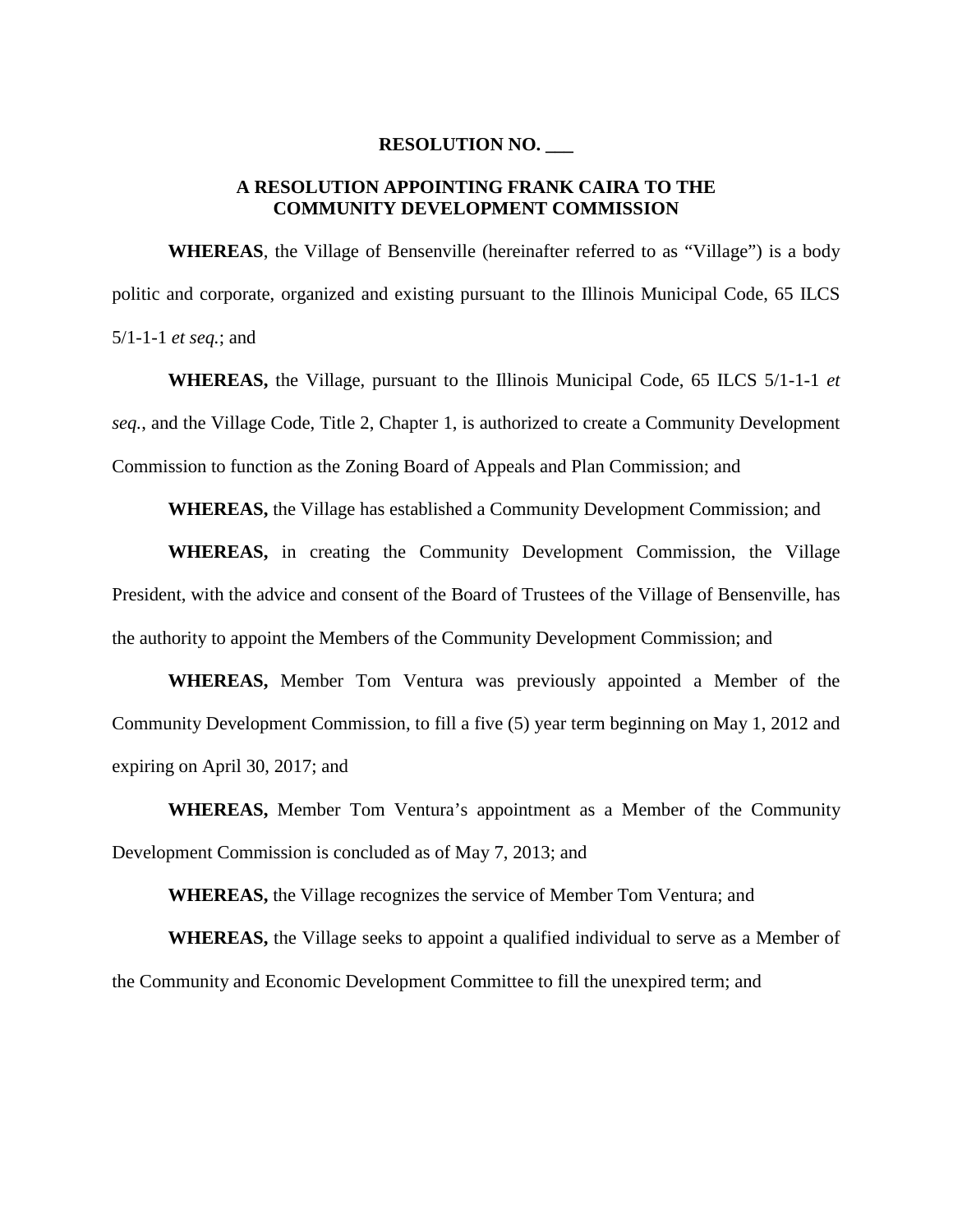**WHEREAS**, the President and the Board of Trustees of the Village of Bensenville find that Frank Caira is qualified to serve as a Member for the Community Development Commission and to fill the unexpired term; and

**WHEREAS,** the President recommends the appointment of Frank Caira to fill the unexpired term of which commenced on May 1, 2012 and expires on April 30, 2017.

## **NOW, THEREFORE BE IT RESOLVED BY THE PRESIDENT AND THE BOARD OF TRUSTEES OF THE VILLAGE OF BENSENVILLE, COUNTIES OF DUPAGE AND COOK, ILLINOIS, AS FOLLOWS:**

**SECTION ONE:** That the recitals set forth above are hereby incorporated herein by reference and made part hereof.

**SECTION TWO:** That the Board of Trustees for the Village of Bensenville gives its advice and consent to the Village President's appointment of Frank Caira as a Member of the Community Development Commission.

**SECTION THREE:** That Frank Caira is hereby appointed to the Community Development Commission and his appointment shall begin on May 7, 2013 and expire on April 30, 2017.

**SECTION FOUR:** That the Village Clerk is directed to maintain this Resolution in the Office of the Village Clerk and to maintain an up to date list of all appointments to Village Boards and Commissions in said Office.

**SECTION FIVE:** The Resolution shall be effective immediately upon its passage and approval, as provided for by law.

**PASSED AND APPROVED** by the President and the Board of Trustees of the Village of Bensenville, Illinois, on the 7th day of May, 2013.

2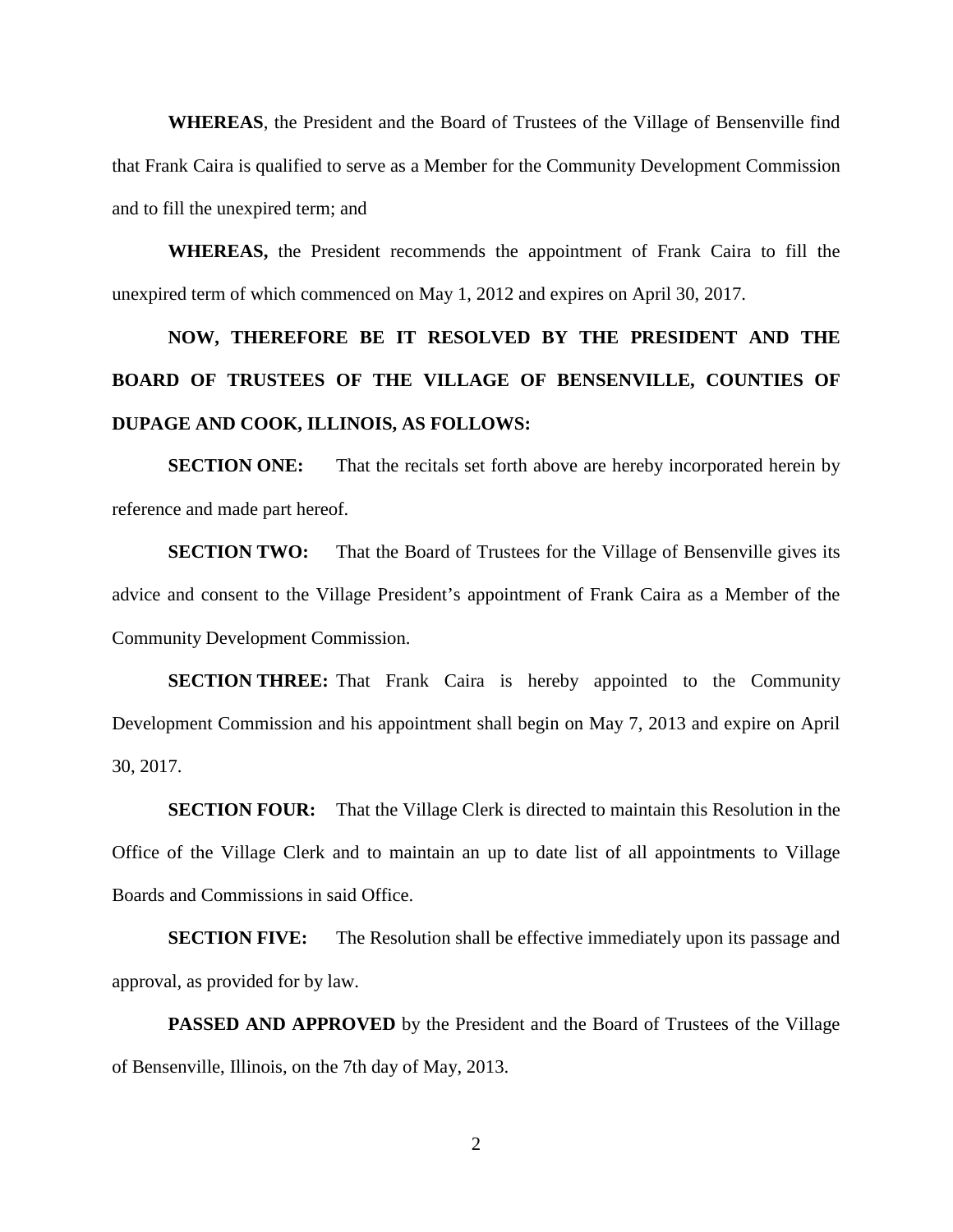#### APPROVED:

Frank Soto, Village President

 $\mathcal{L}=\mathcal{L}=\mathcal{L}=\mathcal{L}=\mathcal{L}=\mathcal{L}=\mathcal{L}=\mathcal{L}=\mathcal{L}=\mathcal{L}=\mathcal{L}=\mathcal{L}=\mathcal{L}=\mathcal{L}=\mathcal{L}=\mathcal{L}=\mathcal{L}=\mathcal{L}=\mathcal{L}=\mathcal{L}=\mathcal{L}=\mathcal{L}=\mathcal{L}=\mathcal{L}=\mathcal{L}=\mathcal{L}=\mathcal{L}=\mathcal{L}=\mathcal{L}=\mathcal{L}=\mathcal{L}=\mathcal{L}=\mathcal{L}=\mathcal{L}=\mathcal{L}=\mathcal{L}=\mathcal{$ 

#### ATTEST:

Ilsa Rivera-Trujillo, Village Clerk

\_\_\_\_\_\_\_\_\_\_\_\_\_\_\_\_\_\_\_\_\_\_\_\_\_\_\_\_\_\_\_\_\_

Ayes:

Nays:

Absent

F:\PKB\Bensenville\Resolutions\Mayoral Appointments 2013\Frank Caira.CDC.4.30.13.doc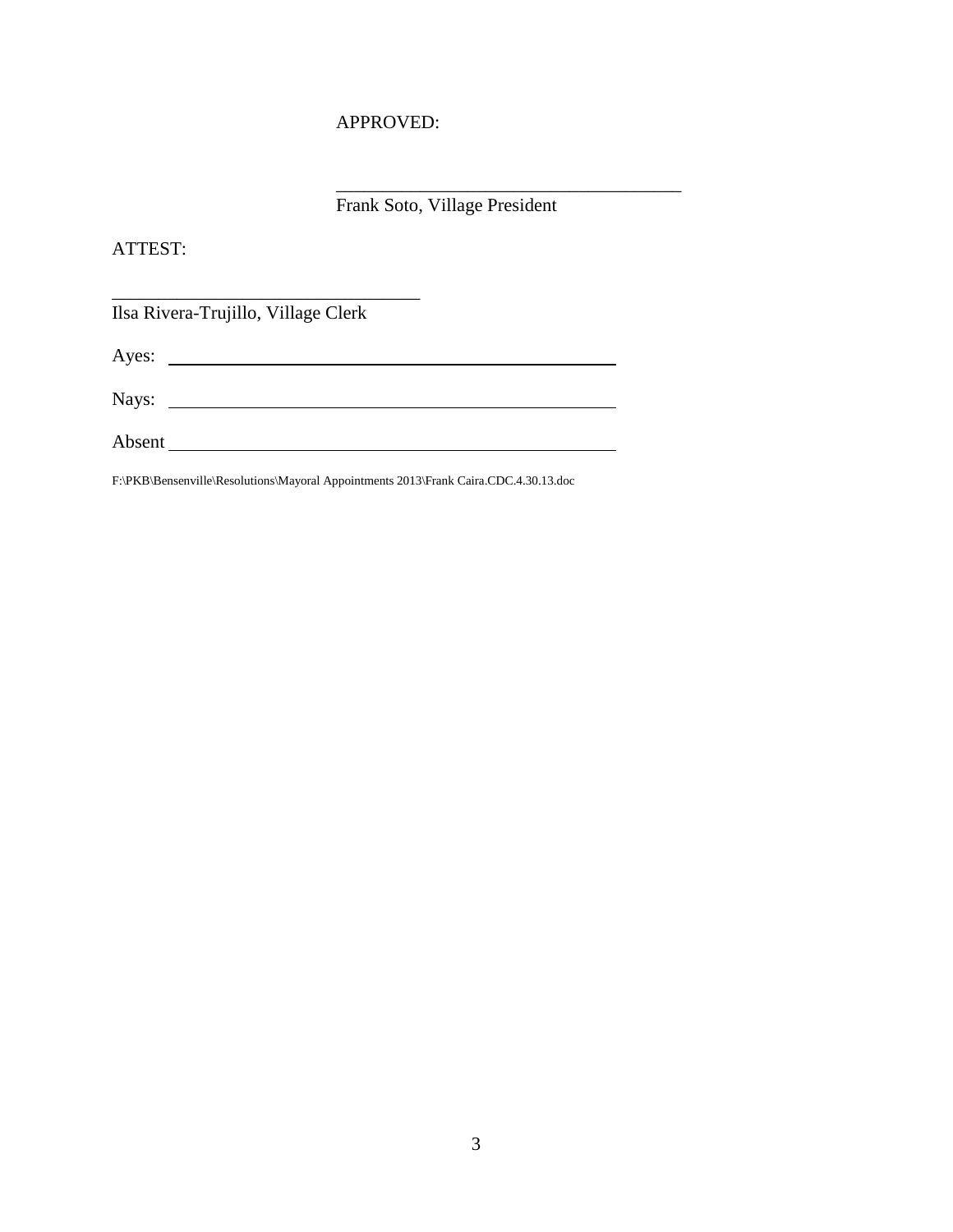#### **RESOLUTION NO. \_\_\_**

#### **A RESOLUTION DESIGNATING OSCAR CHAVEZ AS AN ALTERNATE TO THE COMMUNITY DEVELOPMENT COMMISSION**

**WHEREAS**, the Village of Bensenville (hereinafter referred to as "Village") is a body politic and corporate, organized and existing pursuant to the Illinois Municipal Code, 65 ILCS 5/1-1-1 *et seq.*; and

**WHEREAS,** the Village, pursuant to the Illinois Municipal Code, 65 ILCS 5/1-1-1 *et seq.*, and the Village Code, Title 2, Chapter 1, is authorized to create a Community Development Commission to function as the Zoning Board of Appeals and Plan Commission; and

**WHEREAS,** the Village has created the Community Development Commission; and

**WHEREAS,** the Village seeks to designate an Alternate to the Community Development Commission, in the event a vacancy occurs on the Community Development Commission; and

**WHEREAS,** the Village seeks to designate a qualified individual to serve as an Alternate for the Community Development Commission; and

**WHEREAS**, the President and the Board of Trustees of the Village of Bensenville find that Oscar Chavez is qualified to serve as an Alternate for the Community Development Commission; and

**WHEREAS,** the President recommends the appointment of Oscar Chavez as an Alternate to the Community Development Commission; and

**WHEREAS,** upon a vacancy occurring on the Community Development Commission, the President, with the advice and consent of the Board of Trustees of the Village of Bensenville, will take the appropriate action to effect said appointment.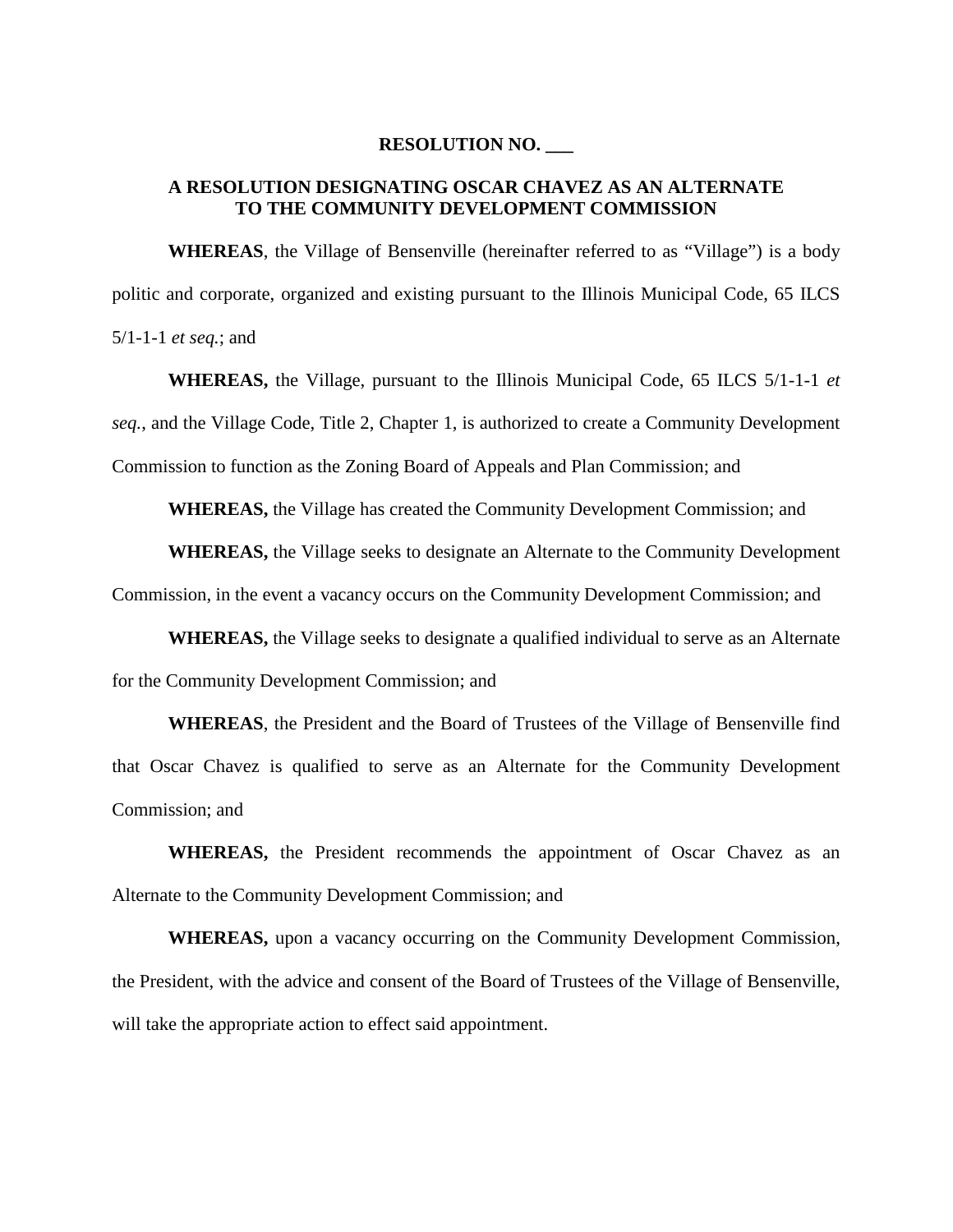## **NOW, THEREFORE BE IT RESOLVED BY THE PRESIDENT AND THE BOARD OF TRUSTEES OF THE VILLAGE OF BENSENVILLE, COUNTIES OF DUPAGE AND COOK, ILLINOIS, AS FOLLOWS:**

**SECTION ONE:** That the recitals set forth above are hereby incorporated herein by reference and made part hereof.

**SECTION TWO:** That the Board of Trustees for the Village of Bensenville gives its advice and consent to the Village President's designation of Oscar Chavez, as an Alternate to the Community Development Commission.

**SECTION THREE:** That Oscar Chavez is hereby designated as an Alternate to the Community Development Commission.

**SECTION FOUR:** That the Village Clerk is directed to maintain this Resolution in the Office of the Village Clerk and to maintain an up to date list of all appointments to Village Boards and Commissions in said Office.

**SECTION FIVE:** The Resolution shall be effective immediately upon its passage and approval, as provided for by law.

**PASSED AND APPROVED** by the President and the Board of Trustees of the Village of Bensenville, Illinois, on the 7th day of May, 2013.

2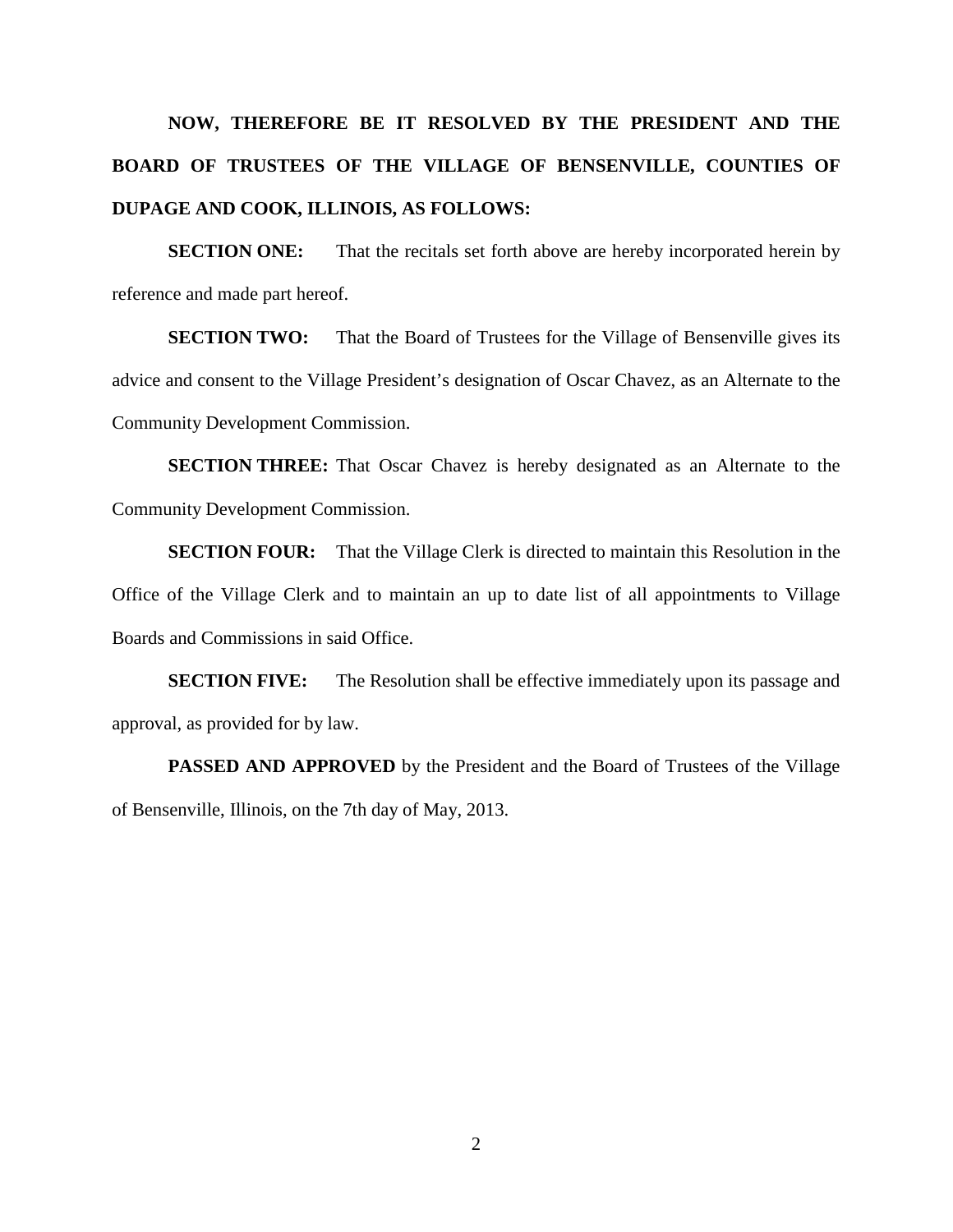#### APPROVED:

\_\_\_\_\_\_\_\_\_\_\_\_\_\_\_\_\_\_\_\_\_\_\_\_\_\_\_\_\_\_\_\_\_\_\_\_\_ Frank Soto, Village President

ATTEST:

| Ilsa Rivera-Trujillo, Village Clerk |  |
|-------------------------------------|--|
| Ayes: $\qquad \qquad$               |  |
|                                     |  |
| Absent                              |  |

F:\PKB\Bensenville\Resolutions\Mayoral Appointments 2013\Oscar Chavez.CDC.doc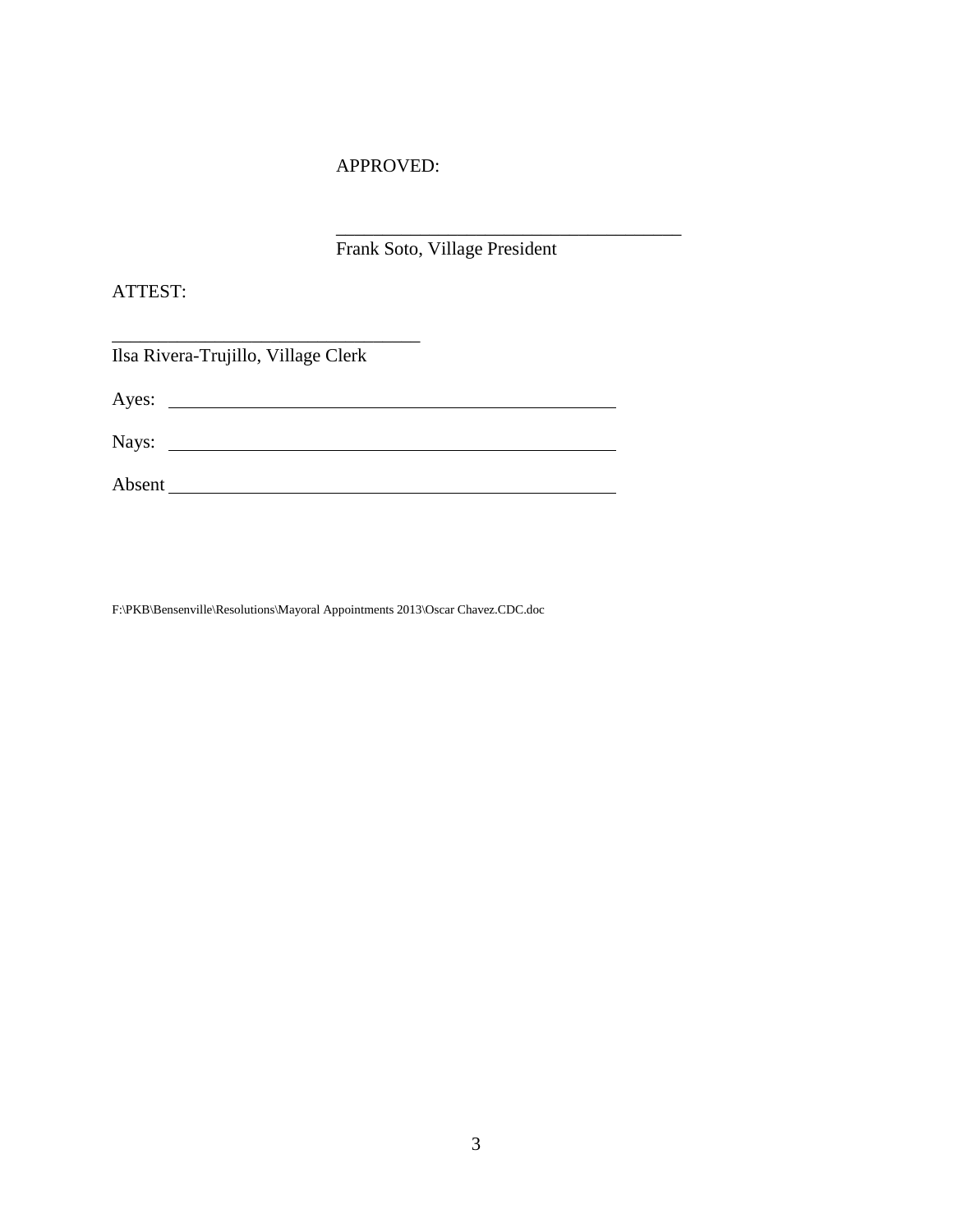**TYPE:** Resolutions **SUBMITTED BY:** Attorney Dickson **DATE**: \_May 2, 2013

**DESCRIPTION:** Consider a Resolution Appointing Mike Moruzzi to the Bensenville Fire Protection District #2 Board of Commissioners.

#### .  $\blacksquare$ *SUPPORTS THE FOLLOWING APPLICABLE VILLAGE GOALS:*

*Financially Sound Village Enrich the lives of Residents Quality Customer Oriented Services Major Business/Corporate Center*

x *Safe and Beautiful Village Vibrant Major Corridors*

#### **COMMITTEE ACTION: n/a DATE:**

**BACKGROUND:** Upon assumption of a new term, the Village President appoints, with the advice and consent of the Village Board, certain members to positions on Boards and Commissions serving the Village. The Board is empowered to appoint members to the Board of Commissioners of Bensenville Fire Protection District #2. The Resolution submitted for Board approval provides for the appointment of Mike Moruzzi to the position of Commissioner to fill an unexpired term of Office.

**KEY ISSUES:** The Resolution presented provides for making an appointment to the Bensenville Fire Protection District #2 Board of Commissioners.

**ALTERNATIVES:** The Resolution requires approval by the Village Board. Should the Board not approve the appointment, the President would have to provide an alternative appointment.

**RECOMMENDATION:** The Administration recommends that the Village Board approve the Resolution.

**BUDGET IMPACT:** n/a

**ACTION REQUIRED:** Approve the Resolution.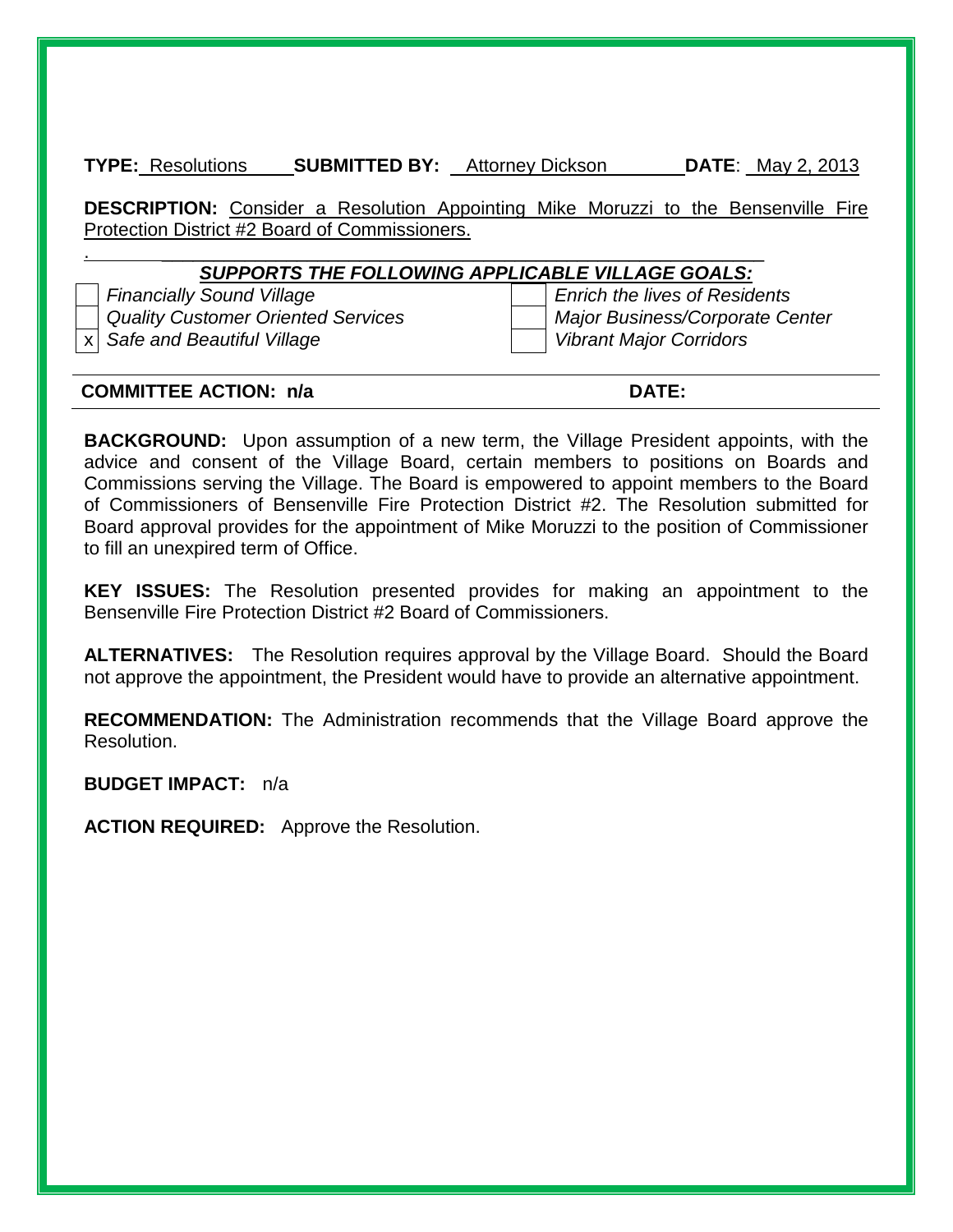#### **RESOLUTION NO.**

#### **A RESOLUTION APPOINTING MIKE MORUZZI AS A TRUSTEE TO THE BENSENVILLE FIRE PROTECTION DISTRICT #2**

**WHEREAS,** the Village of Bensenville (hereinafter referred to as "Village") is a body politic and corporate, organized and existing pursuant to the Illinois Municipal Code, 65 ILCS 5/1-1-1 *et seq.*; and

**WHEREAS,** on or about January 1, 2007, the Bensenville Fire Protection District #2 (hereinafter referred to as the "District") was constituted pursuant to the Fire Protection District Act (hereinafter referred to as the "Act") (70 ILCS 705/0.01); and

**WHEREAS,** Section 4 of the Act provides that a Board of Trustees consisting of three (3) members shall govern and control the affairs and business of the District; and

**WHEREAS**, by the virtue of Section 4 of the Act, the governing board of the Village of Bensenville shall, from time-to-time, appoint the Trustees of the District; and

**WHEREAS,** the Village has previously appointed three (3) Trustees for the District to serve staggered terms; and

**WHEREAS,** with the exception of the initial staggered terms for the Trustees, the Trustees hereinafter serve three (3) year terms; and

**WHEREAS,** the Village seeks to appoint an individual to serve as Trustee on the Board of Trustees for the District to fill the unexpired term of Trustee Charles Rizzo; and

**WHEREAS,** the Village recognizes and appreciates the service of Trustee Charles Rizzo; and

**WHEREAS,** the Village hereby finds and determines that Mike Moruzzi is qualified to serve as a Trustee for the District, to fill the unexpired term; and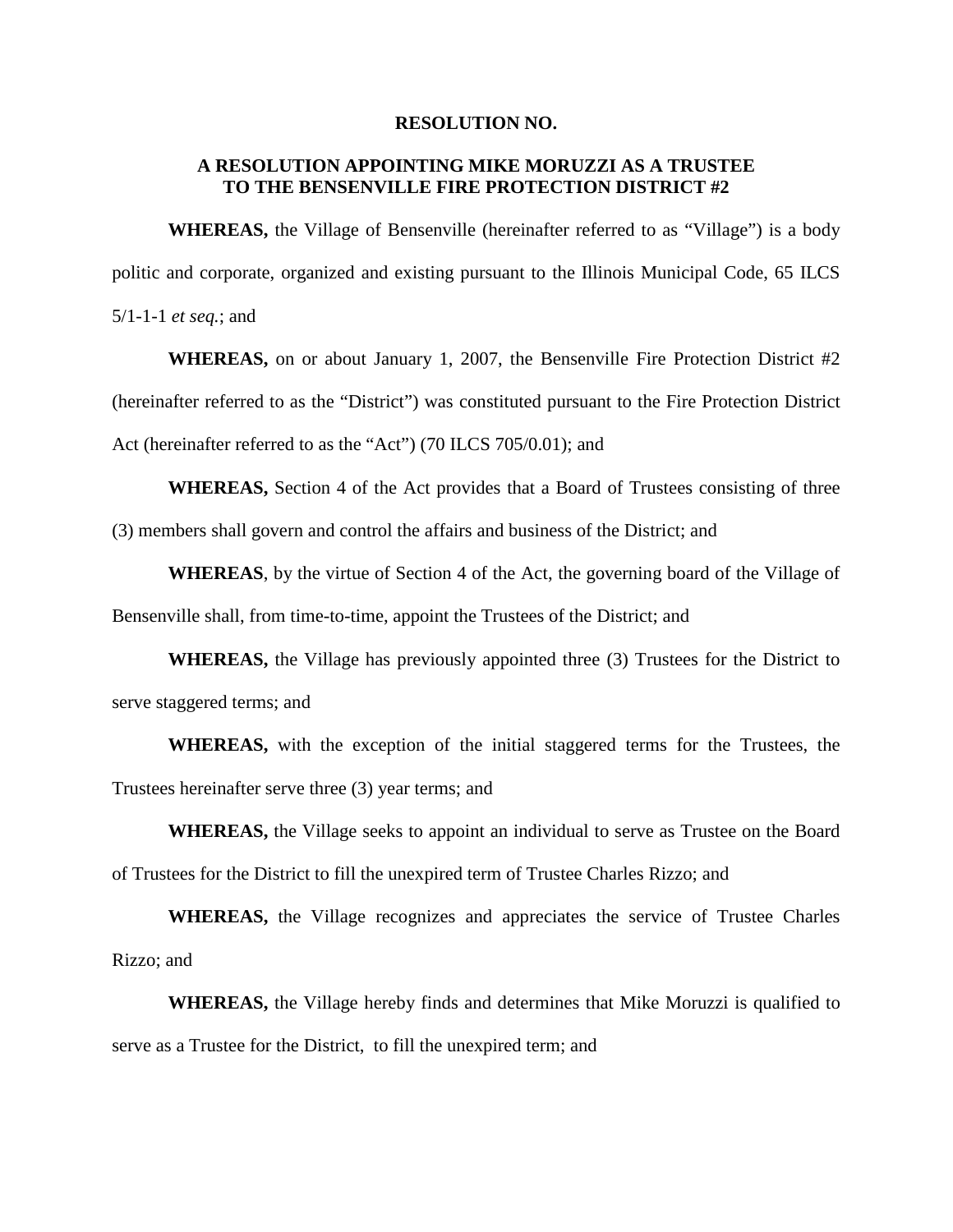**WHEREAS,** the President recommends the appointment of Mike Moruzzi to fill the unexpired term, which commenced on May 1, 2012 and terminates on April 30, 2015.

## **NOW, THEREFORE BE IT RESOLVED BY THE PRESIDENT AND THE BOARD OF TRUSTEES OF THE VILLAGE OF BENSENVILLE, COUNTIES OF DUPAGE AND COOK, ILLINOIS, AS FOLLOWS:**

**SECTION ONE:** That the recitals set forth above are hereby incorporated herein by reference and made part hereof.

**SECTION TWO:** That pursuant to Section 4(a)(2) of the Act, the Board of Trustees of the Village of Bensenville hereby gives its advice and consent to the Village President's appointment of Mike Moruzzi as a Trustee for the Bensenville Fire Protection District #2.

**SECTION THREE:** That pursuant to Section 4(a) of the Act, Mike Moruzzi is hereby appointed, said appointment shall begin on May 7, 2013 and expire on April 30, 2015.

**SECTION FOUR:** That the Board of Trustees of the Village of Bensenville hereby find and determine that Mike Moruzzi shall post a bond for the performance of the Office of Trustee for the Fire Protection District.

**SECTION FIVE:** That the Village Clerk is directed to maintain this Resolution in the Office of the Village Clerk and to maintain an up to date list of all appointments to Village Boards and Commissions in said Office.

**SECTION SIX:** That this Resolution shall be effective immediately upon its passage and approval, as provided for by law.

**PASSED AND APPROVED** by the President and the Board of Trustees of the Village of Bensenville, Illinois, on the7th day of May, 2013.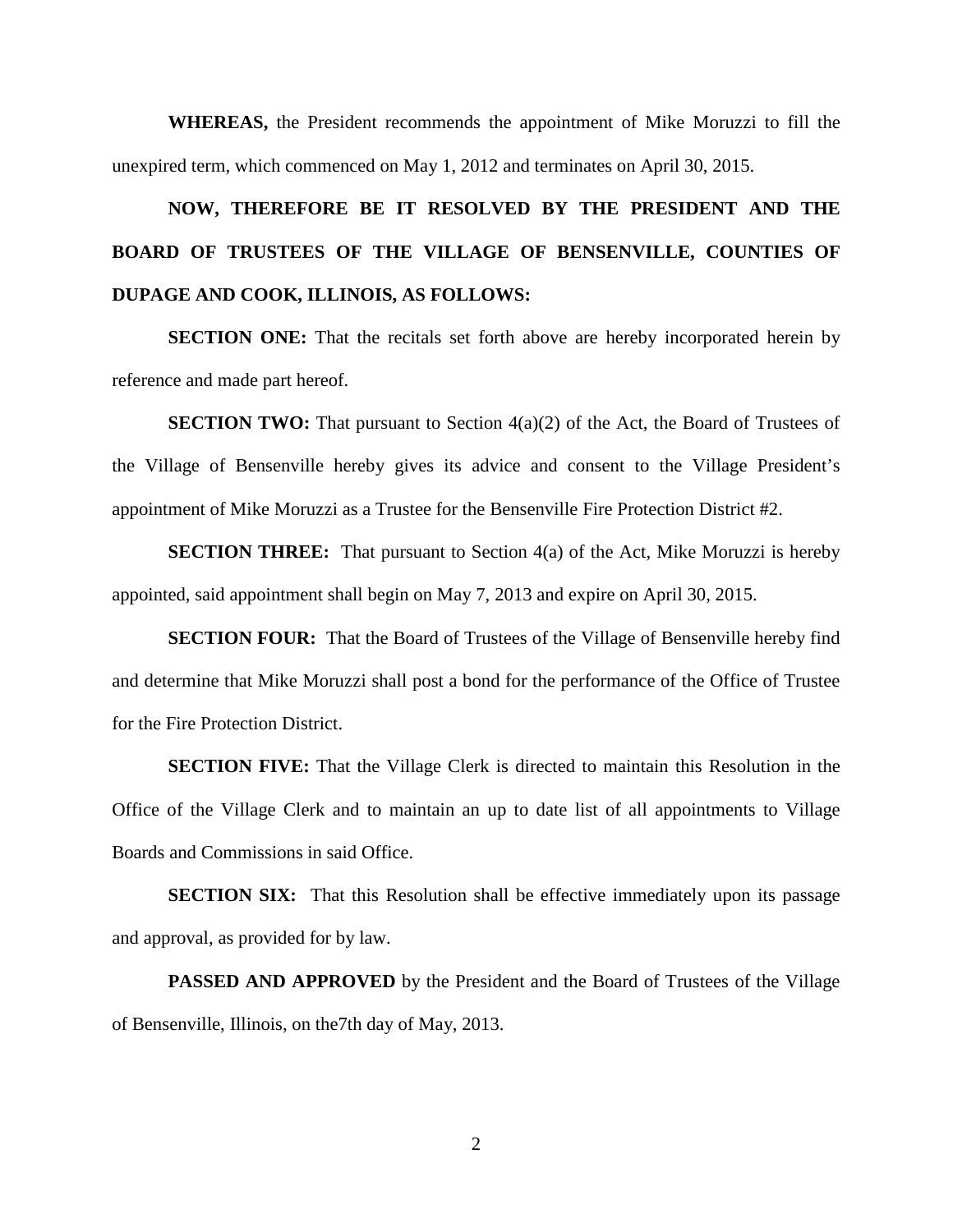#### APPROVED:

Frank Soto, Village President

\_\_\_\_\_\_\_\_\_\_\_\_\_\_\_\_\_\_\_\_\_\_\_\_\_\_\_\_\_\_\_\_\_\_\_\_\_

ATTEST:

Ilsa Rivera-Trujillo, Village Clerk

\_\_\_\_\_\_\_\_\_\_\_\_\_\_\_\_\_\_\_\_\_\_\_\_\_\_\_\_\_\_\_\_\_

Ayes: <u>New York: Ayes:</u> New York: New York: New York: New York: New York: New York: New York: New York: New York: New York: New York: New York: New York: New York: New York: New York: New York: New York: New York: New York

Nays:

Absent

F:\PKB\Bensenville\Resolutions\Mayoral Appointments 2013\Mike Moruzzi.Appt. Fire District Commissioner.4.30.13 (1).docx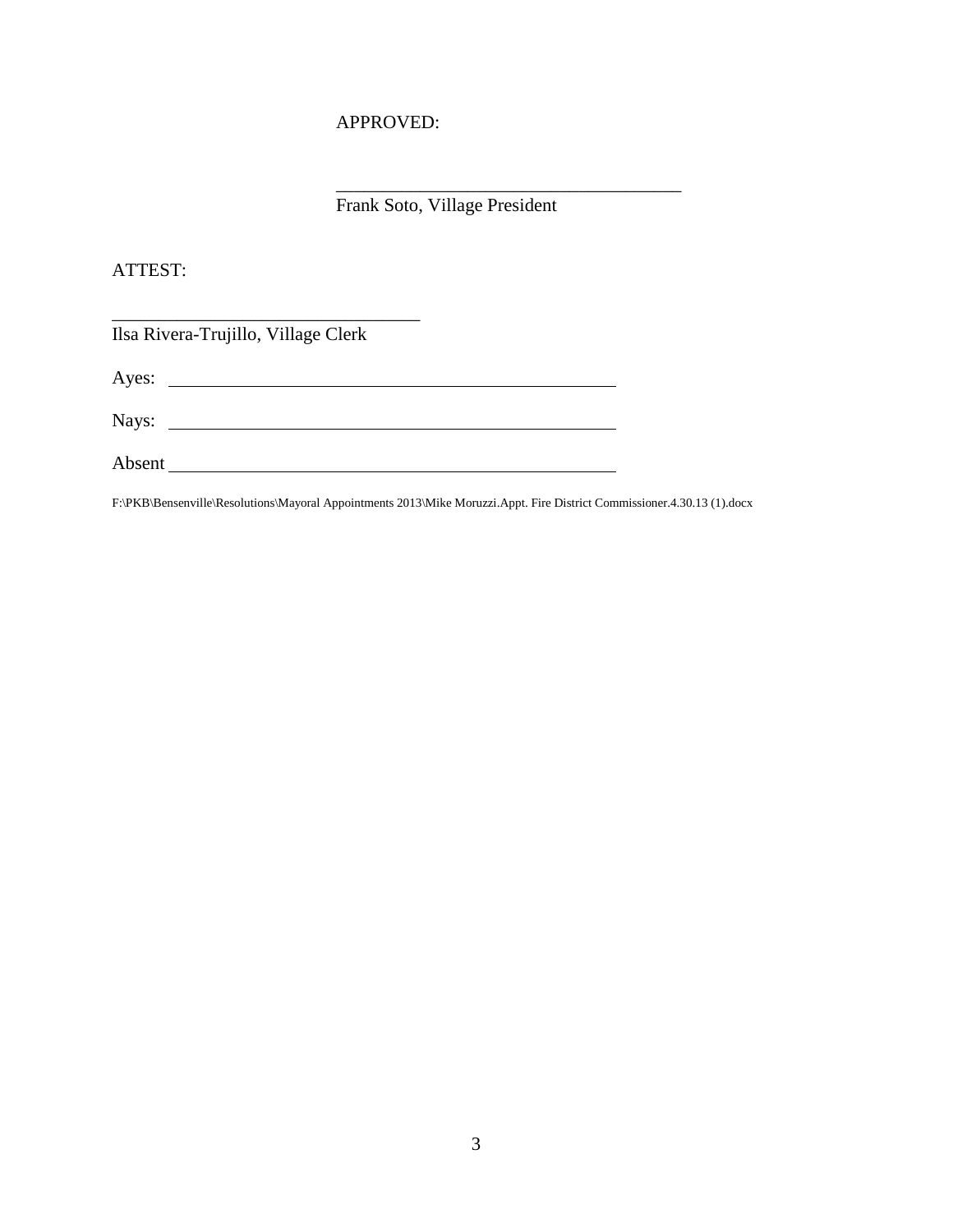**TYPE:** Resolutions **SUBMITTED BY:** Attorney Dickson **DATE**: \_May 2, 2013

**DESCRIPTION:** Consider a Resolution Appointing William Belmonte to the Bensenville Board of Police Commissioners

#### .  $\blacksquare$ *SUPPORTS THE FOLLOWING APPLICABLE VILLAGE GOALS:*

*Quality Customer Oriented Services Major Business/Corporate Center*

*x Financially Sound Village Enrich the lives of Residents* x *Safe and Beautiful Village Vibrant Major Corridors*

#### **COMMITTEE ACTION: n/a DATE:**

**BACKGROUND:** Upon assumption of a new term, the Village President appoints, with the advice and consent of the Village Board, certain members to positions on Boards and Commissions serving the Village. The Board is empowered to appoint members to the Bensenville Board of Police Commissioners. The Resolution submitted for Board approval provides for the appointment of William Belmonte to the position of Member of the Bensenville Board of Police Commissioners.

**KEY ISSUES:** The Resolution presented provides for approving the appointment of William Belmonte to the Bensenville Board of Police Commissioners.

**ALTERNATIVES:** The Resolution requires approval by the Village Board. Should the Board not approve the appointment, the President would have to provide an alternative appointment.

**RECOMMENDATION:** The Administration recommends that the Village Board approve the Resolution.

**BUDGET IMPACT:** n/a

**ACTION REQUIRED:** Approve the Resolution.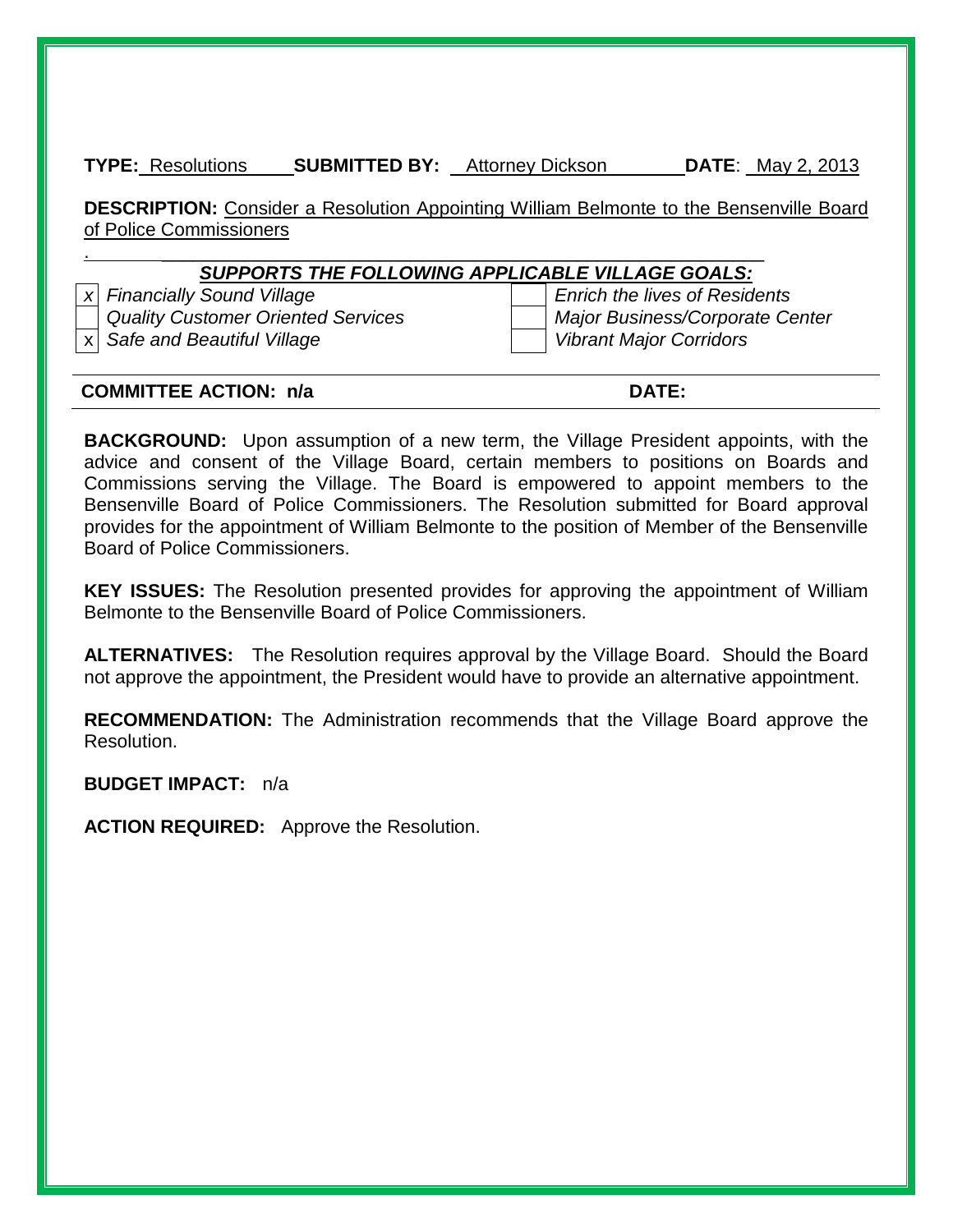#### **RESOLUTION NO.**

#### **A RESOLUTION APPOINTING WILLIAM BELMONTE SR. TO THE BOARD OF POLICE COMMISSIONERS**

**WHEREAS,** the Village of Bensenville (hereinafter referred to as "Village") is a body politic and corporate, organized and existing pursuant to the Illinois Municipal Code, 65 ILCS 5/1-1-1 *et seq.*; and

**WHEREAS,** the Village, pursuant to the Illinois Municipal Code, 65 ILCS 5/1-1-1 *et seq.*, and the Village Code, Title 2, Chapter 4, is authorized to create a Board of Police Commissioners; and

**WHEREAS,** the Village has established a Board of Police Commissioners; and

**WHEREAS,** in creating the Board of Police Commissioners, the Village President, with the advice and consent of the Board of Trustees of the Village of Bensenville, has the authority to appoint the Members of the Board of Police Commission; and

**WHEREAS,** Luis Rivas was previously appointed a Member of the Board of Police Commissioners, to a term beginning on May 1, 2011 and expiring on April 30, 2013; and

**WHEREAS,** the Village recognizes the exemplary service of Member Luis Rivas and thanks him for his service; and

**WHEREAS,** the Village seeks to appoint a qualified individual to serve as a Member of the Board of Police Commissioners; and

**WHEREAS**, the President and the Board of Trustees of the Village of Bensenville find that William Belmonte is qualified to serve as a Member for the Board of Police Commissioners; and

**WHEREAS,** the President recommends the appointment of William Belmonte, which term will commence on May 7, 2013 and expireson April 30, 2016.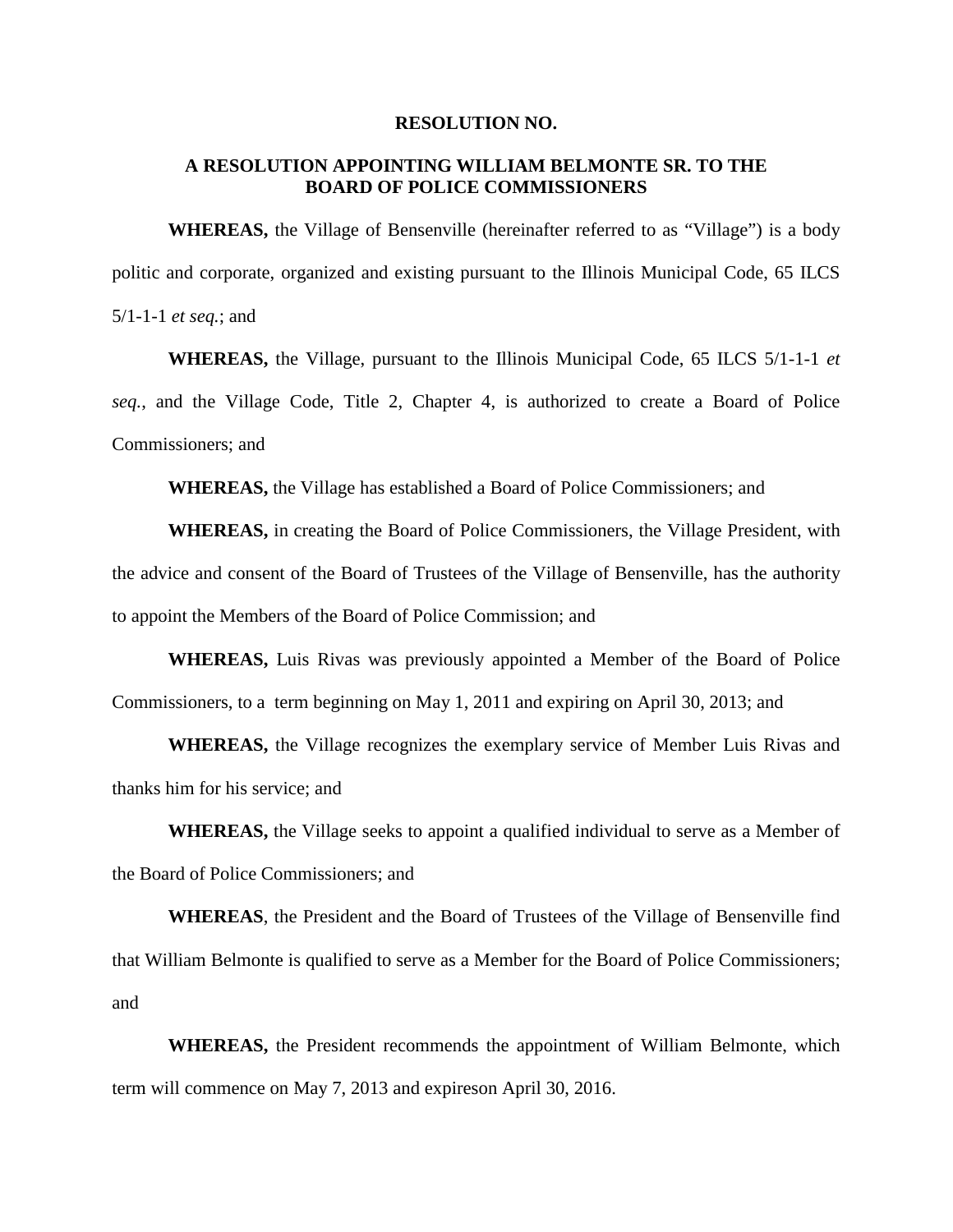## **NOW, THEREFORE BE IT RESOLVED BY THE PRESIDENT AND THE BOARD OF TRUSTEES OF THE VILLAGE OF BENSENVILLE, COUNTIES OF DUPAGE AND COOK, ILLINOIS, AS FOLLOWS:**

**SECTION ONE:** That the recitals set forth above are hereby incorporated herein by reference and made part hereof.

**SECTION TWO:** That the Board of Trustees for the Village of Bensenville gives its advice and consent to the Village President's appointment of William Belmonte as a Member of the Board of Police Commissioners.

**SECTION THREE:** That William Belmonte is appointed to the Board of Police Commissioners, which term shall commence on May 7, 2013 and expire on April 30, 2016.

**SECTION FOUR:** That the Village Clerk is directed to maintain this Resolution in the Office of the Village Clerk and to maintain an up to date list of all appointments to Village Boards and Commissions in said Office.

**SECTION FIVE:** The Resolution shall be effective immediately upon its passage and approval, as provided for by law.

**PASSED AND APPROVED** by the President and the Board of Trustees of the Village of Bensenville, Illinois, on the 7th day of May, 2013.

2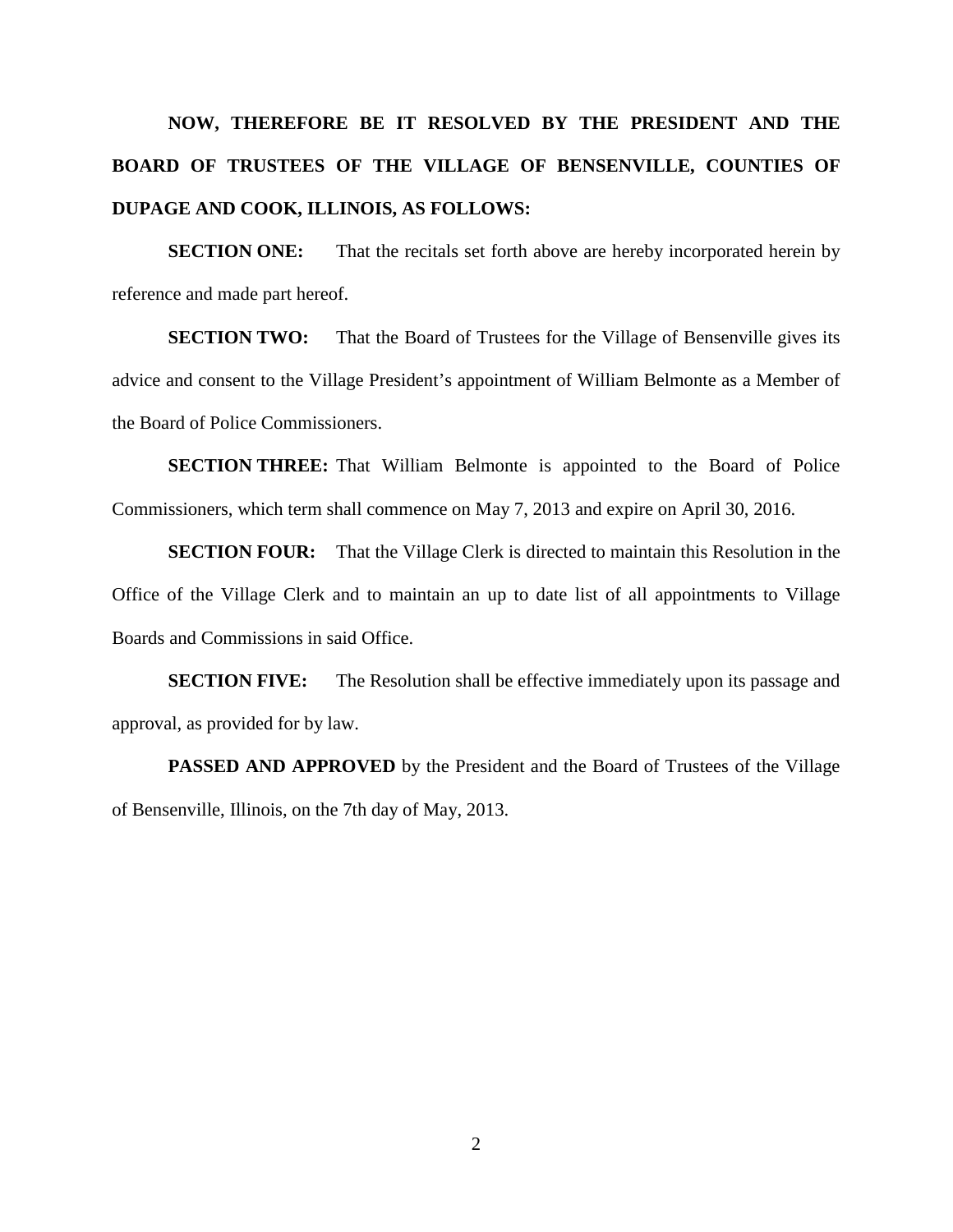#### APPROVED:

Frank Soto, Village President

\_\_\_\_\_\_\_\_\_\_\_\_\_\_\_\_\_\_\_\_\_\_\_\_\_\_\_\_\_\_\_\_\_\_\_\_\_

#### ATTEST:

| Ilsa Rivera-Trujillo, Village Clerk |  |
|-------------------------------------|--|
|                                     |  |
|                                     |  |
| Absent                              |  |

F:\PKB\Bensenville\Resolutions\Mayoral Appointments 2013\William Belmonte.Police Commission.replace luis rivas.5.2.13.docx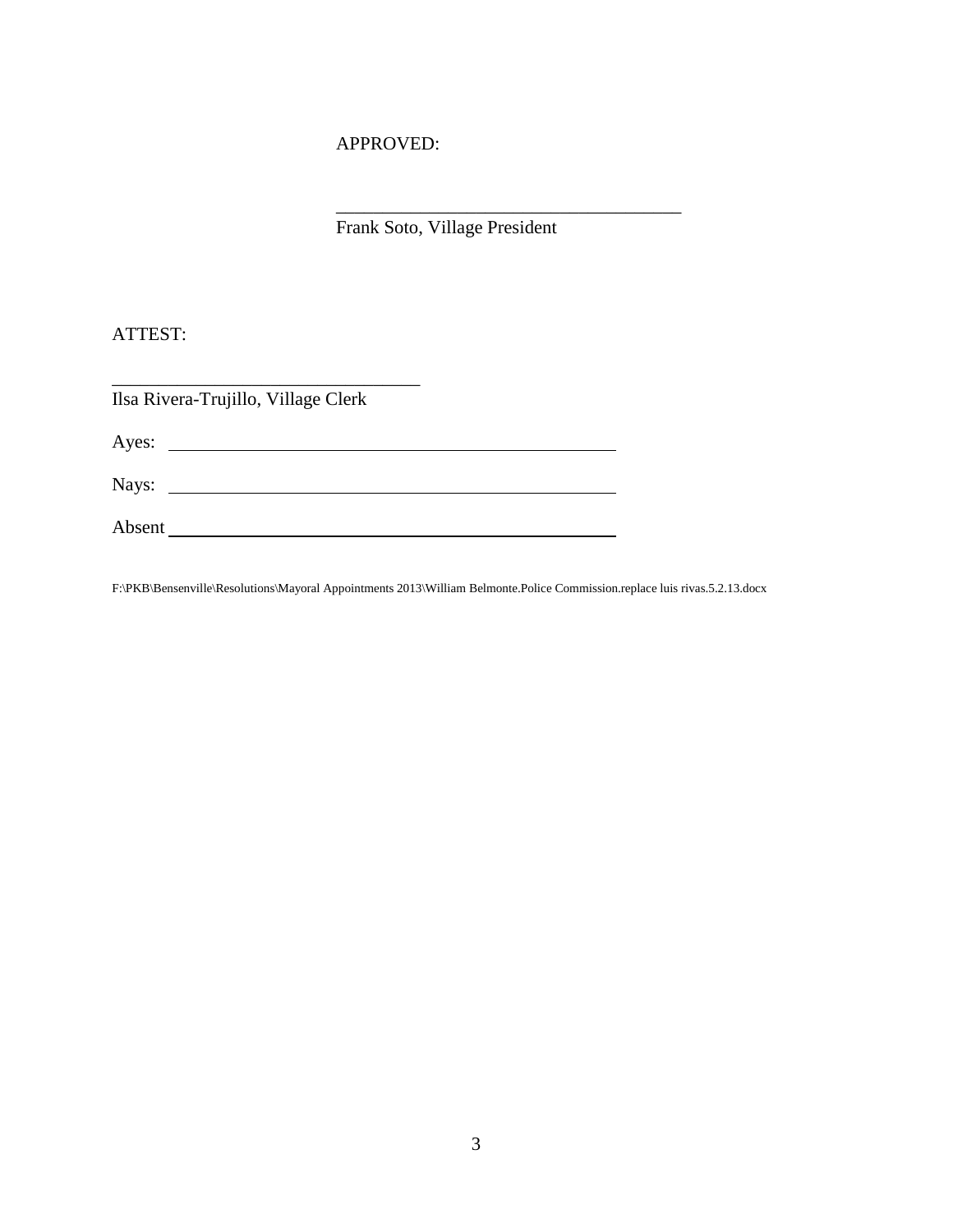**TYPE:** Resolutions **SUBMITTED BY:** Attorney Dickson **DATE**: \_May 2, 2013

**DESCRIPTION:** Consider a Resolution Re-appointing Michael Cassady to the Bensenville Police Pension Board.

#### .  $\blacksquare$ *SUPPORTS THE FOLLOWING APPLICABLE VILLAGE GOALS:*

*x Financially Sound Village Enrich the lives of Residents Quality Customer Oriented Services Major Business/Corporate Center*

x *Safe and Beautiful Village Vibrant Major Corridors*

#### **COMMITTEE ACTION: n/a DATE:**

**BACKGROUND:** Upon assumption of a new term, the Village President appoints, with the advice and consent of the Village Board, certain members to positions on Boards and Commissions serving the Village. The Board is empowered to appoint members to the Bensenville Police Pension Board. The Resolution submitted for Board approval provides for the re-appointment of Michael Cassady to the position of Member of the Police Pension Board to a new term of Office.

**KEY ISSUES:** The Resolution presented provides for approving the re-appointment of Michael Cassady to the Bensenville Police Pension Board.

**ALTERNATIVES:** The Resolution requires approval by the Village Board. Should the Board not approve the appointment, the President would have to provide an alternative appointment.

**RECOMMENDATION:** The Administration recommends that the Village Board approve the Resolution.

**BUDGET IMPACT:** n/a

**ACTION REQUIRED:** Approve the Resolution.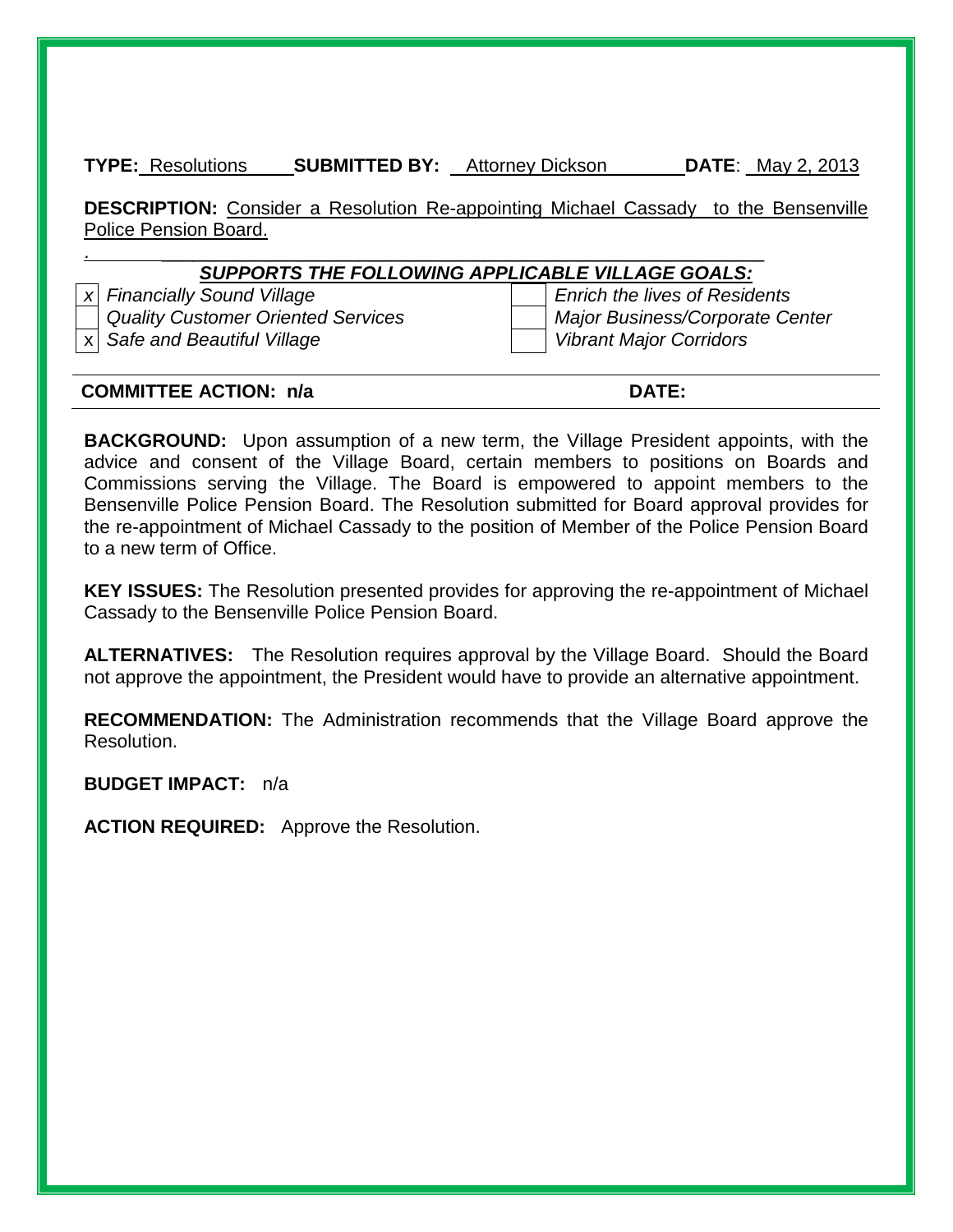#### **RESOLUTION NO. \_\_\_**

#### **A RESOLUTION RE-APPOINTING MICHAEL CASSADY AS MEMBER OF THE POLICE PENSION BOARD**

**WHEREAS**, the Village of Bensenville (hereinafter referred to as "Village") is a body politic and corporate, organized and existing pursuant to the Illinois Municipal Code, 65 ILCS 5/1-1-1 *et seq.*; and

**WHEREAS,** the Village, pursuant to the Illinois Pension Code, 40 ILCS 5/3-128, and the Village Code, Title 2, Chapter 6, is authorized to create a Police Pension Board to have exclusive authority over eligibility to participate in the police pension fund; and

**WHEREAS,** the Village has established a Police Pension Board; and

**WHEREAS,** in creating the Police Pension Board, the Village President, with the advice and consent of the Board of Trustees of the Village of Bensenville, has the authority to appoint two Members of the Police Pension Board; and

**WHEREAS,** Michael Cassady was previously appointed a member of the Police Pension Board, to a two (2) year term expiring on April 30, 2013; and

**WHEREAS,** the Village recognizes the dedicated service of Michael Cassady; and

**WHEREAS,** the Village seeks to re-appoint Michael Cassady to serve as the Member of the Police Pension Board; and

**WHEREAS**, the President and the Board of Trustees of the Village of Bensenville find that Michael Cassady is qualified to serve as Member for the Police Pension Board; and

**WHEREAS,** the President recommends the re-appointment of Michael Cassady to the Police Pension Board to a term commencing on May 7, 2013 and expiring on April 30, 2015.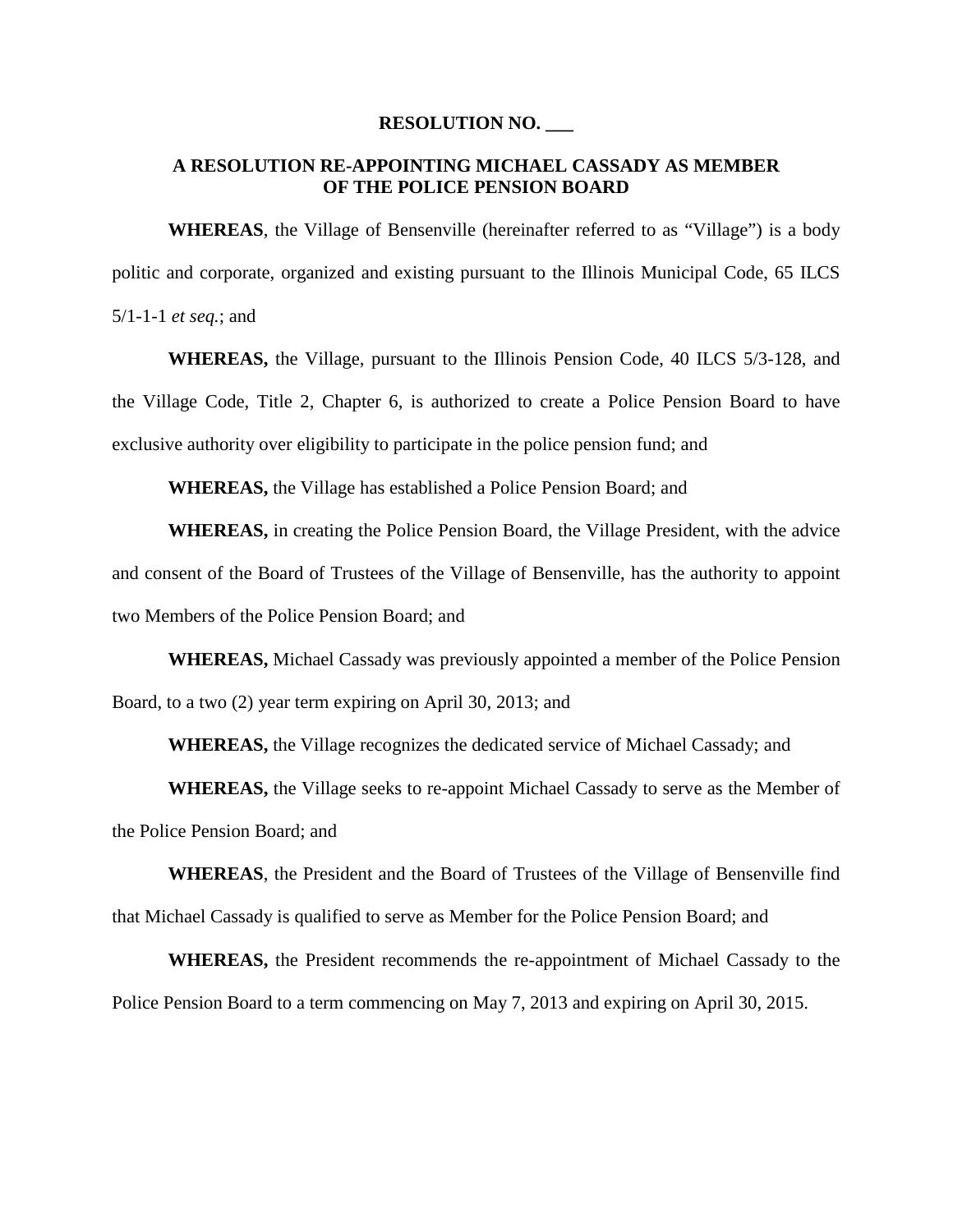## **NOW, THEREFORE BE IT RESOLVED BY THE PRESIDENT AND THE BOARD OF TRUSTEES OF THE VILLAGE OF BENSENVILLE, COUNTIES OF DUPAGE AND COOK, ILLINOIS, AS FOLLOWS:**

**SECTION ONE:** That the recitals set forth above are hereby incorporated herein by reference and made part hereof.

**SECTION TWO:** That the Board of Trustees for the Village of Bensenville gives its advice and consent to the Village President's appointment of Michael Cassady to the Police Pension Board.

**SECTION THREE:** That Michael Cassady is appointed to the Police Pension Board, and his appointment shall begin on May 7, 2013 and expire on April 30, 2015.

**SECTION FOUR:** That the Village Clerk is directed to maintain this Resolution in the Office of the Village Clerk and to maintain an up to date list of all appointments to Village Boards and Commissions in said Office.

**SECTION FIVE:** The Resolution shall be effective immediately upon its passage and approval, as provided for by law.

**PASSED AND APPROVED** by the President and the Board of Trustees of the Village of Bensenville, Illinois, on the 7th day of May, 2013.

2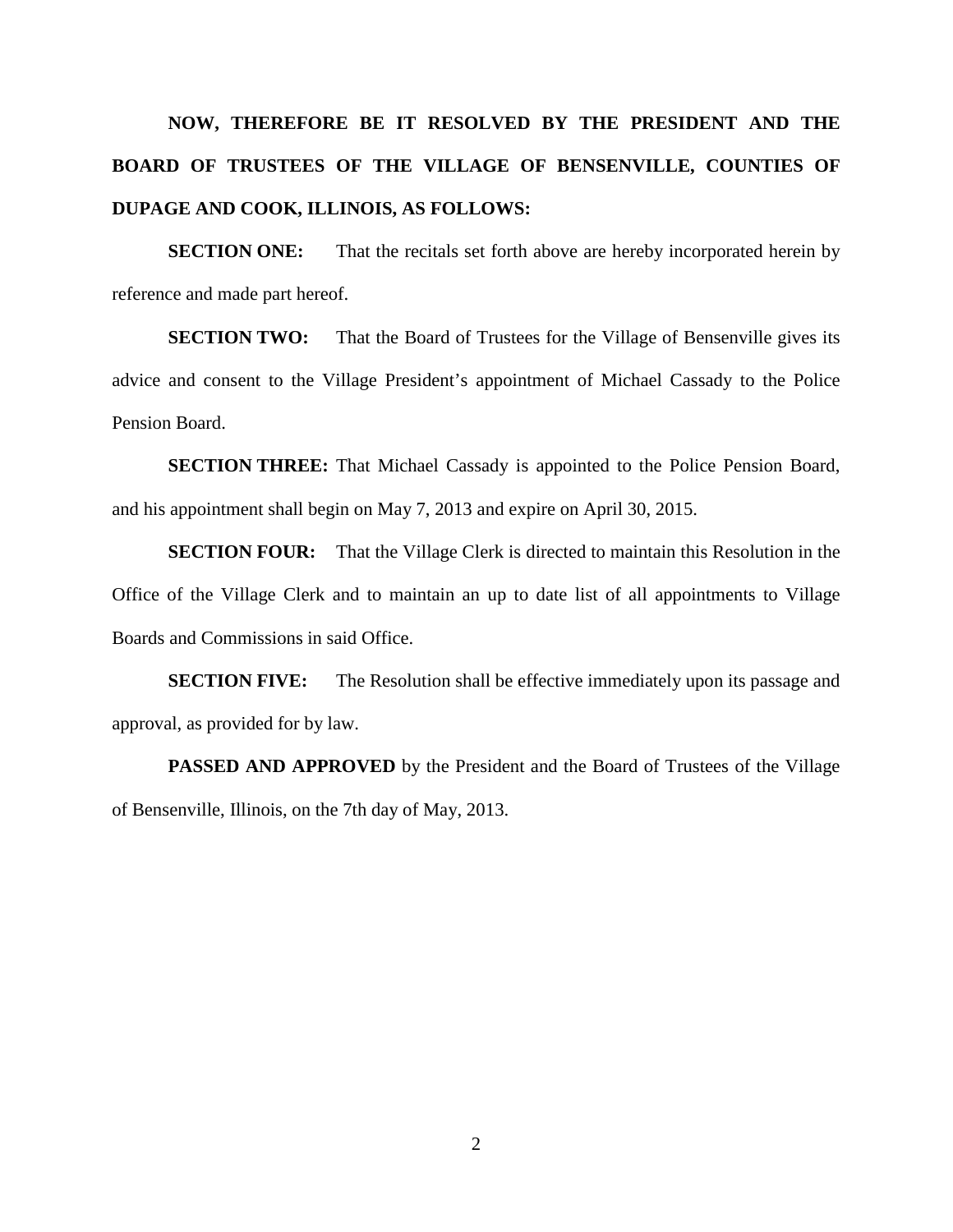#### APPROVED:

Frank Soto, Village President

\_\_\_\_\_\_\_\_\_\_\_\_\_\_\_\_\_\_\_\_\_\_\_\_\_\_\_\_\_\_\_\_\_\_\_\_\_

ATTEST:

Ilsa Rivera-Trujillo, Village Clerk

\_\_\_\_\_\_\_\_\_\_\_\_\_\_\_\_\_\_\_\_\_\_\_\_\_\_\_\_\_\_\_\_\_

Ayes: <u>New York: Ayes:</u> New York: New York: New York: New York: New York: New York: New York: New York: New York: New York: New York: New York: New York: New York: New York: New York: New York: New York: New York: New York

Nays:

Absent

F:\PKB\Bensenville\Resolutions\Mayoral Appointments 2013\Cassady.Police Pension Board.5.1.13 (1).doc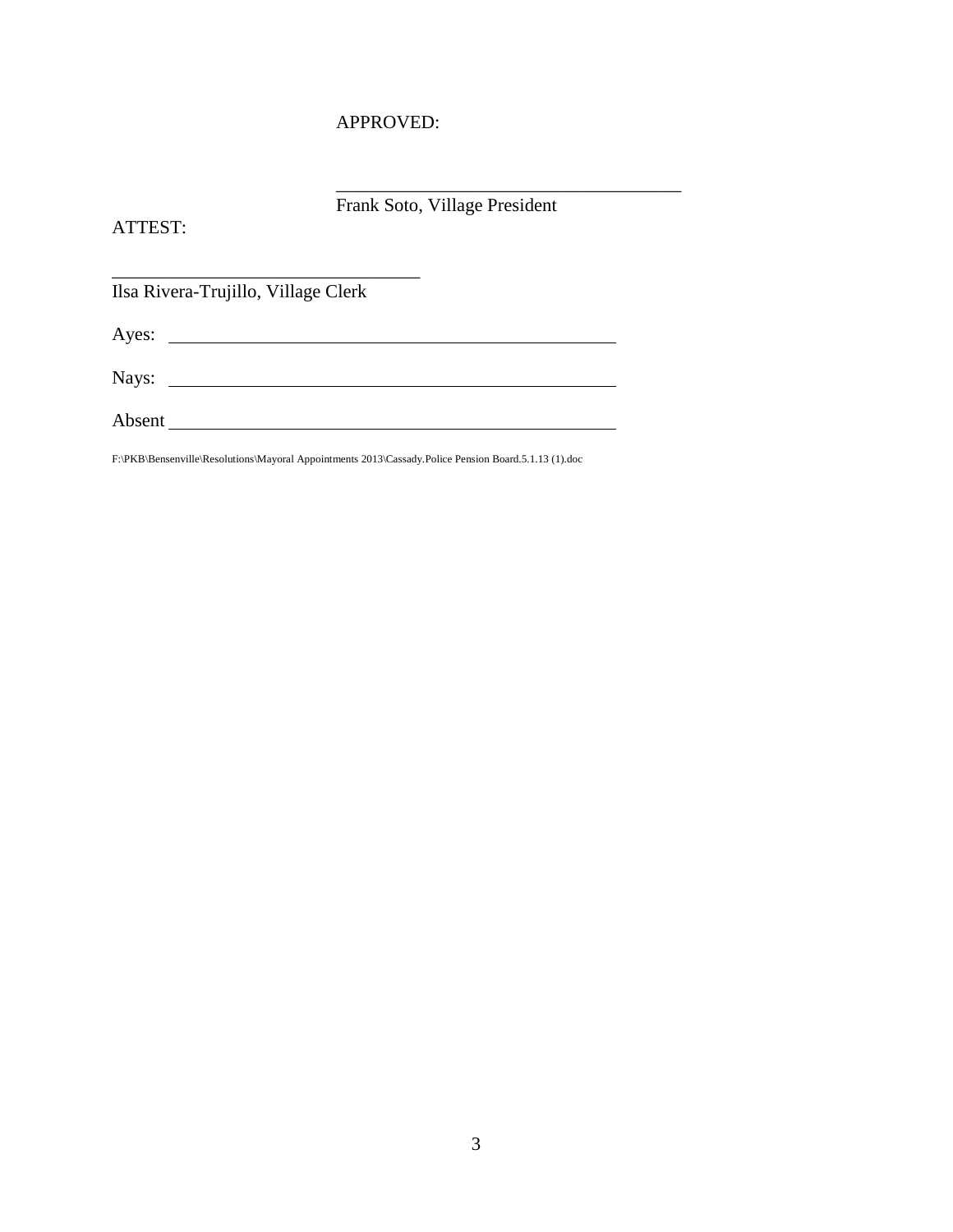**TYPE:** Proclamation **SUBMITTED BY:** Joe Caracci **DATE**: April 30, 2013

**DESCRIPTION:** Proclamation Honoring Douglas L. Kolze for 40 Years of Service to the Village of Bensenville.

#### *SUPPORTS THE FOLLOWING APPLICABLE VILLAGE GOALS:*

*Financially Sound Village X Enrich the lives of Residents*

*X Quality Customer Oriented Services Major Business/Corporate Center X Safe and Beautiful Village Vibrant Major Corridors*

#### **COMMITTEE ACTION: N/A DATE: N/A**

Douglas L. Kolze first began his employment with the Village of Bensenville Public Works Department on April 30, 1973. Doug is a dedicated public employee who has faithfully and diligently served all citizens of Bensenville since the beginning of his employment. During the tenure of his employment he has served in the Utilities, Streets, and Forestry Divisions. Doug has continually endeavored to improve his ability and knowledge in the day-to-day operation of the Bensenville Public Works Department. As a result of this initiative he has earned a Class A Water Operators License, as well as receiving the Municipal Specialist Designation from the International Society of Arboriculture.

We recognize Doug for his forty years of employment as an outstanding contribution and further consider Doug as a very valuable asset to the Village of Bensenville and its citizens.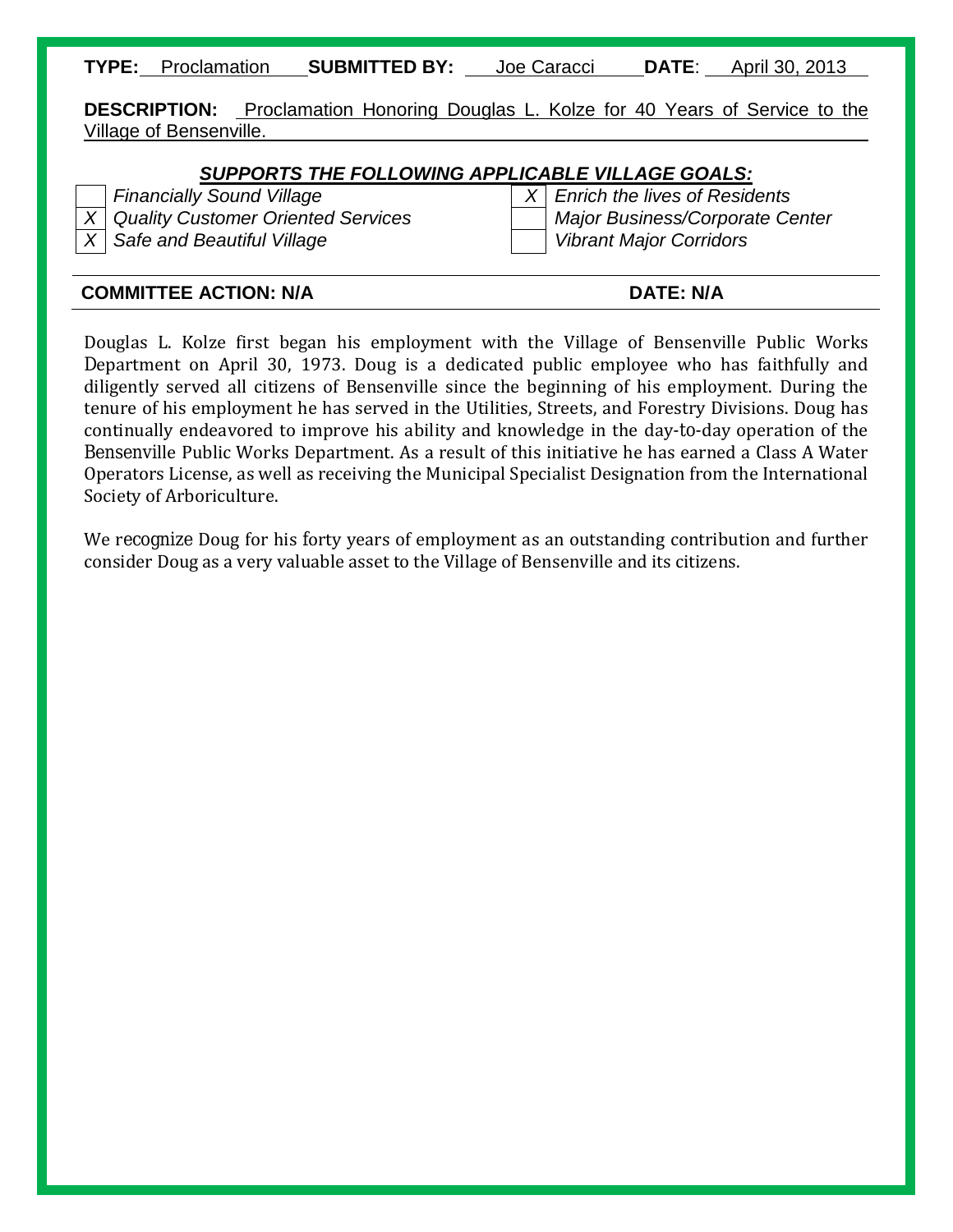## VILLAGE OF BENSENVILLE

# **Proclamation**

### Honoring Douglas L. Kolze for 40 Years of Service

**W**HEREAS, Douglas L. Kolze first began his employment with the Village of Bensenville Public Works Department on April 30, 1973, and

WHEREAS, Douglas L. Kolze is a dedicated public employee who has faithfully and diligently served all citizens of Bensenville since the beginning of his employment, and

**W**HEREAS, during the tenure of his employment he has served in the Utilities, Streets, and Forestry Divisions, and

WHEREAS, Douglas L. Kolze has continually endeavored to improve his ability and knowledge in the day-to-day operation of the Bensenville Public Works Department, and

WHEREAS, as a result of this initiative he has earned a Class A Water Operators License, as well as receiving the Municipal Specialist Designation from the International Society of Arboriculture and

**W**HEREAS, President Soto and the Board of Trustees recognizes Forty years of employment as an outstanding contribution by Douglas L. Kolze and further consider Douglas L. Kolze as a very valuable asset to the Village of Bensenville and its citizens.

**N**OW, THEREFORE, I, FRANK SOTO, Village President and the Board of Trustees honor Douglas L. Kolze, and recognize and commend Doug for his **40 Years** of dedicated service to the citizens of Bensenville, Illinois.

\_\_\_\_\_\_\_\_\_\_\_\_\_\_\_\_\_\_\_\_\_\_\_\_\_\_\_ \_\_\_\_\_\_\_\_\_\_\_\_\_\_\_\_\_\_\_\_\_\_\_\_\_

### **ADOPTED THIS 7TH DAY OF MAY, 2013.**

Ilsa Rivera Trujillo, Village Clerk Frank Soto, Village President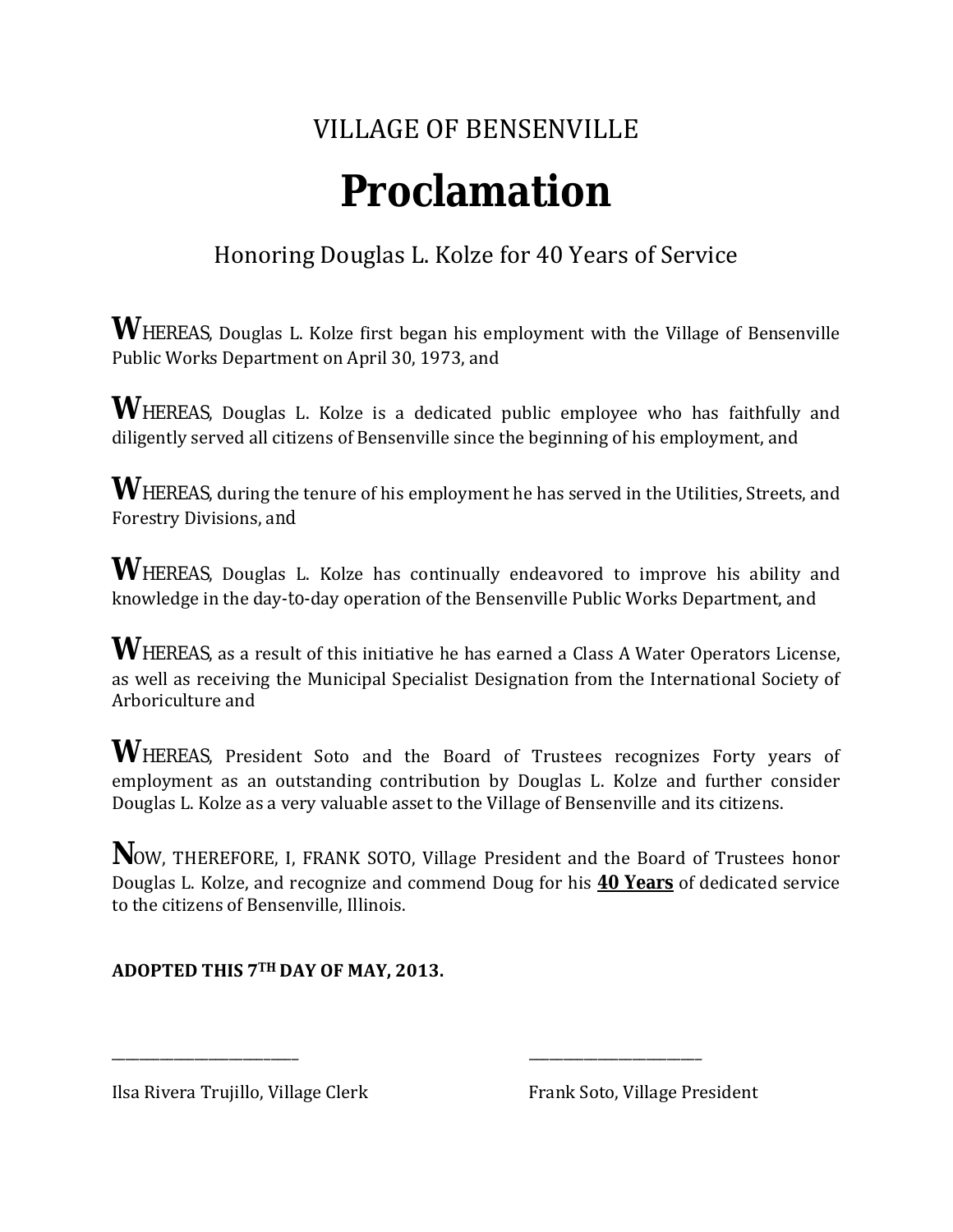| TYPE: | <b>Proclamation</b> | <b>SUBMITTED BY:</b> | Joe Caracci | <b>DATE</b> | 4/10/2013 |
|-------|---------------------|----------------------|-------------|-------------|-----------|
|       |                     |                      |             |             |           |

#### **DESCRIPTION:** Proclamation Recognizing Tree City USA Designation and Growth Award

#### *SUPPORTS THE FOLLOWING APPLICABLE VILLAGE GOALS:*

*X Financially Sound Village X Enrich the lives of Residents X Quality Customer Oriented Services Major Business/Corporate Center X Safe and Beautiful Village Vibrant Major Corridors*

#### **ASSIGNED COMMITTEE: N/A DATE: N/A**

**BACKGROUND:** The dedication to maintain the urban forest in Bensenville was always held as a high priority until this began to wane in the early 2000s and the Village lost its status as a Tree City USA. Fortunately over the past two years staff has been able to regain that status and because of this in 2012 and 2013 we received a total of \$20,000 in grant money for the planting of new trees to help supplement our planting program and allow us to replace many of the Ash trees that have been removed due to Emerald Ash Borer. This year's grant process was extremely competitive and we are proud to say we were 1 of 30 communities chose for this grant out of over 150 who had applied.

Through the hard work of staff as well as through the actions of the board in establishing planting and pruning programs we have been chosen by the Arbor Day Foundation to receive a Growth Award, the first one the Village has received since mid 1990's and our  $7<sup>th</sup>$  overall. Only 30 communities in Illinois received this award for 2012 and about 500 nationwide. The Tree City USA Growth Award is provided by the Arbor Day Foundation, in cooperation with the National Association of State Foresters, the USDA Forest Service and the Illinois Department of Natural Resources, Urban and Community Forest Program, to recognize environmental improvement and encourage higher levels of tree care throughout America. We are honored by this award and it is our goal to receive a growth ever year in the future.

**KEY ISSUES:** To become a Tree City USA you must meet the following goals:

- 1) The community must legally designate a municipal authority either through a municipal department, an individual or a group to care for the urban forest.
- 2) The community must have a community tree ordinance that clearly states who has tree authority and what tree planting and care standards are going to be enforced in the community.
- 3) The community must support its urban forestry programs with a minimum expenditure or in-kind contribution of \$2 per capita. The Village spent \$24.86 per capita in 2012.
- 4) The community must make an Arbor Day proclamation signed by the mayor, and there must be a public tree planting ceremony.

#### Growth Award Standards:

To be eligible a community must have been a Tree City USA the previous year and has to have spent the same or more on their local forestry program. Using the Arbor Day Foundation's guidelines they must have completed activities totaling a minimum of 10 points during the calendar year. The Village of Bensenville earned 15 points this year due to their activities.

**ALTERNATIVES:** N/A **RECOMMENDATION:** N/A **BUDGET IMPACT:** No Budget Impact. **ACTION REQUIRED:** No Action Required.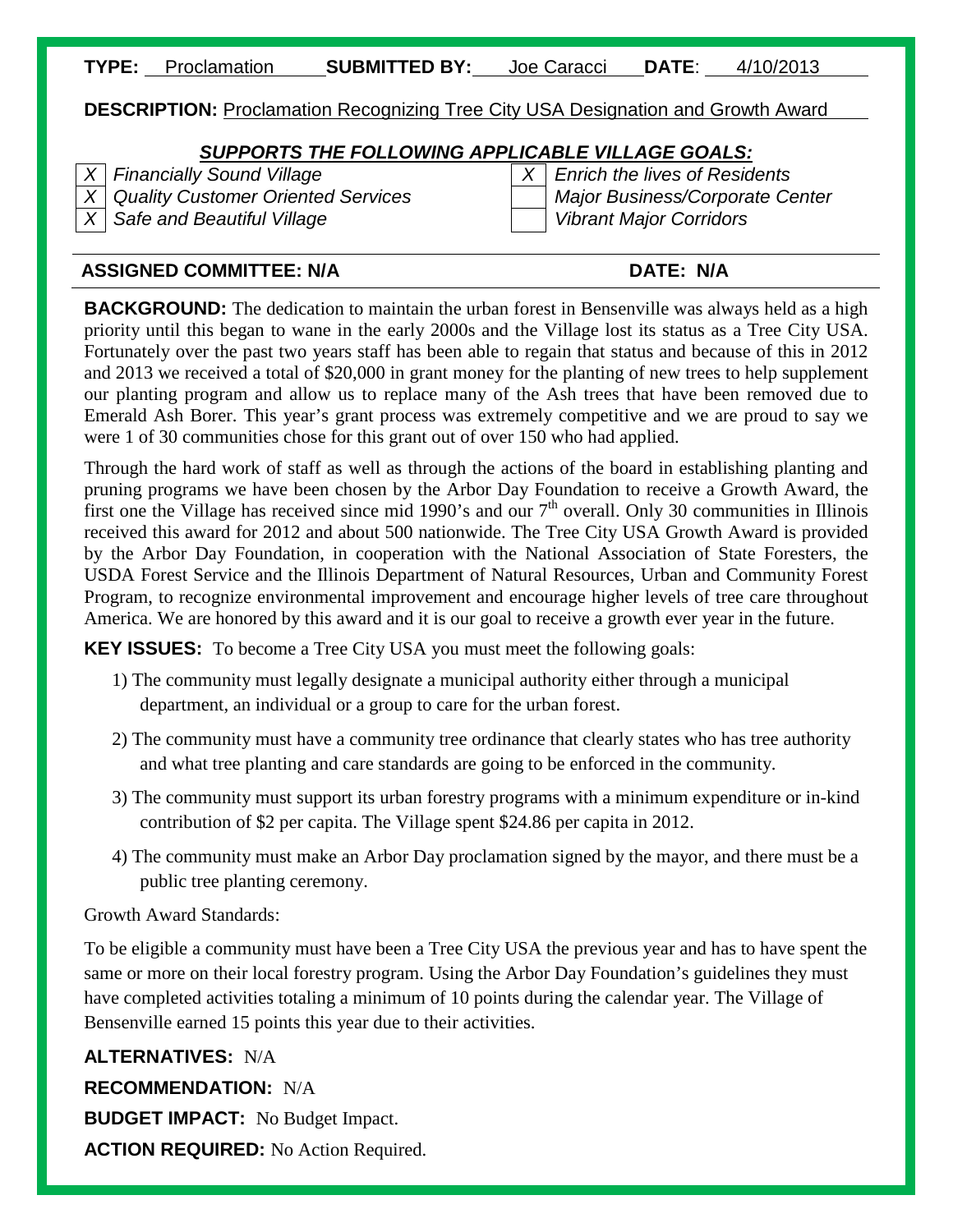## VILLAGE OF BENSENVILLE

## Proclamation Recognizing the Tree City USA Designation & Growth Award

**WHEREAS**, Urban forestry plays a vital role in meeting the Village goals of enriching the lives of our residents, creating a safe and beautiful Village, as well as providing quality customer oriented services, and

**W**HEREAS, in an effort to meet these Village goals it became a priority to reestablish the Tree City USA Designation which was achieved in 2011, and

WHEREAS, this designation was again awarded to the Village in 2012 marking our 22<sup>nd</sup> Year as a Tree City USA, and

**WHEREAS**, the Public Works Department's goal to highlight the importance of our urban forest lead to the establishment of a yearly pruning and planting program in the Village, and

WHEREAS, Because of these actions and the dedication of its staff was only one of 30 communities state wide to be honored with a growth award in 2012 by the Arbor Day Foundation , and

**W**HEREAS, this is the first growth award the Village has received in over 15 years, and

WHEREAS, President Soto and the Board of Trustees recognize the importance of receiving these distinctions and will continue to support the maintaining and enhancing our urban forest

**N**OW, THEREFORE BE IT RESOLVED THAT I, FRANK SOTO, Village President and the Board of Trustees honor the Streets/Forestry Division, and recognize and commend its staff for dedicated service to the citizens of Bensenville, Illinois.

\_\_\_\_\_\_\_\_\_\_\_\_\_\_\_\_\_\_\_\_\_\_\_\_\_\_\_ \_\_\_\_\_\_\_\_\_\_\_\_\_\_\_\_\_\_\_\_\_\_\_\_\_

**ADOPTED THIS 7TH DAY OF MAY, 2013.**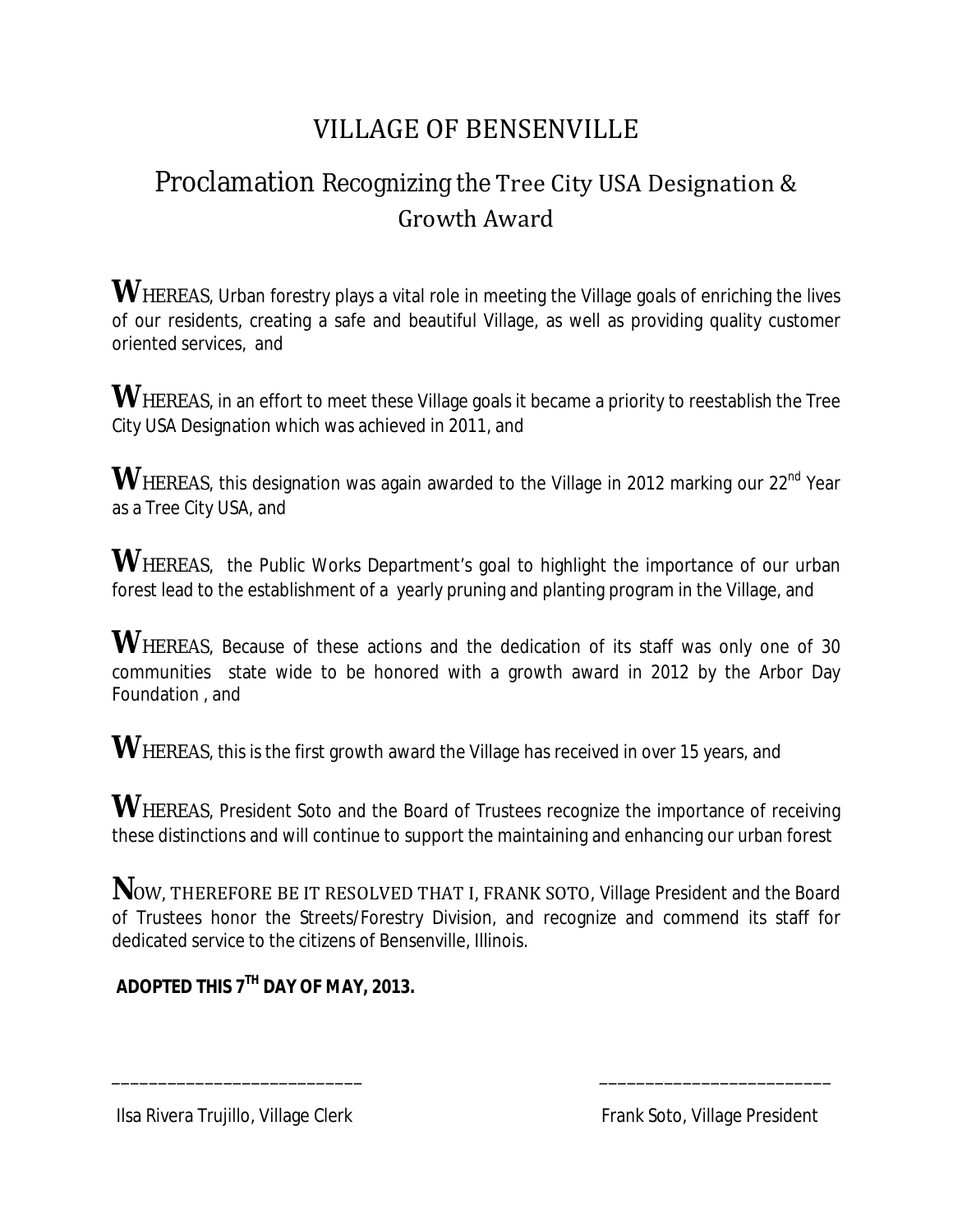**TYPE:** Proclamation **SUBMITTED BY:** Joe Caracci **DATE**: April 30, 2013

**DESCRIPTION:** Proclamation designating the week of May 19-25, 2013, National Public Works Week in the Village of Bensenville.

#### *SUPPORTS THE FOLLOWING APPLICABLE VILLAGE GOALS:*

*X* Safe and Beautiful Village **Victor Victor Vibrant Major Corridors** 

*Financially Sound Village X Enrich the lives of Residents X Quality Customer Oriented Services Major Business/Corporate Center*

#### **COMMITTEE ACTION: N/A DATE: N/A**

Public Works services provided in our community are an integral part of our citizens' everyday lives. The Village of Bensenville Department of Public Works supplies the Village quality drinking water, excellent wastewater treatment facilities, an extensive local road system, and an award winning forestry program.

Since 1960, APWA (American Public Works Association) has sponsored National Public Works Week. Across North America, our more than 28,000 members in the US and Canada use this week to energize and educate the public on the importance of the contribution of public works to their daily lives: planning, building, managing and operating the heart of our local communities and building the quality of life.

APWA has selected "Because of Public Works..." as its theme for 2013's National Public Works Week, which will be celebrated May 19-25. The theme is about the quality of life brought to communities around the world. We are able to have clean water, safe streets and neighborhoods, efficient traffic and safe clean communities "Because of Public Works..."

Instituted as a public education campaign by the American Public Works Association (APWA) in 1960, NPWW calls attention to the importance of public works in community life. The Week seeks to enhance the prestige of the often-unsung heroes of our society-the professionals who serve the public good every day with quiet dedication.

APWA encourages public works agencies and professionals to take the opportunity to make their stories known in their communities. The occasion is marked each year with scores of resolutions and proclamations from mayors and governors. Some special highlights of NPWW include a United States Senate resolution affirming the first National Public Works Week in 1960, letters of acknowledgment from Presidents Dwight Eisenhower and Lyndon Johnson, and a Presidential Proclamation signed by John F. Kennedy in 1962.

National Public Works Week is observed each year during the third full week of May. Through NPWW and other efforts, APWA seeks to raise the public's awareness of public works issues and to increase confidence in public works employees who are dedicated to improving the quality of life for present and future generations.

Please join me in recognizing May 19-25, 2013 as National Public Works Week in the Village of Bensenville.